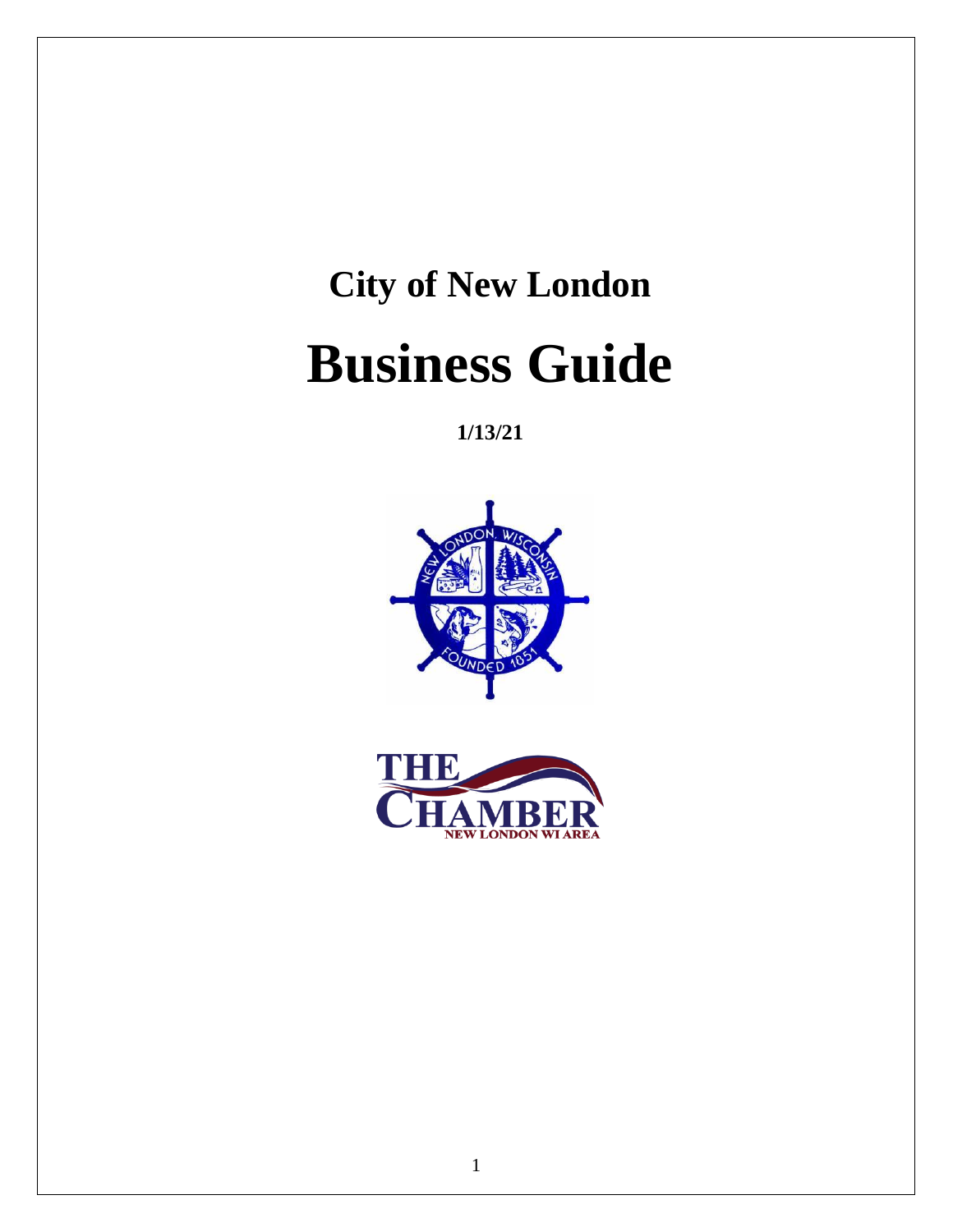## **Business Steps**

#### **Introduction**

There is assistance and a lot of resources available to guide you while starting and running a business; you just need to know where to look. This business guide will help you by

- -linking to websites that provide information on resources
- -providing you with local information not found on other websites
- -providing references to articles and other documents available
- -it can also be viewed online at: [www.newlondonchamber.com/economic-development](http://www.newlondonchamber.com/economic-development) (Business Guide)

### **Index**

| Step             | <b>Topic</b>                                  |
|------------------|-----------------------------------------------|
| 1.               | Decide to be an Entrepreneur                  |
| 2.               | <b>Identify Business Opportunity</b>          |
| 3.               | <b>Research Business Opportunity</b>          |
| $\overline{4}$ . | Formulate a Business Plan                     |
| 5.               | Set up a Business Organization                |
| 6.               | <b>Obtain Financing</b>                       |
| 7.               | Find a Location                               |
| 8.               | Construct, Lease, or Purchase a Building      |
| 9.               | <b>Obtain Permits / Licenses</b>              |
| 10.              | <b>Recruit and Hire Employees</b>             |
| 11.              | <b>Train Employees</b>                        |
| 12.              | Pay Employees                                 |
| 13.              | <b>Obtain Equipment</b>                       |
| 14.              | <b>Buy Raw Materials</b>                      |
| 15.              | <b>Safeguard Assets</b>                       |
| 16.              | <b>Manufacture Product or Provide Service</b> |
| 17.              | <b>Advertise / Market Product</b>             |
| 18.              | <b>Ship Product to Customer</b>               |

19. Do Accounting / Paying Taxes

## **Appendix**

A. Contact Information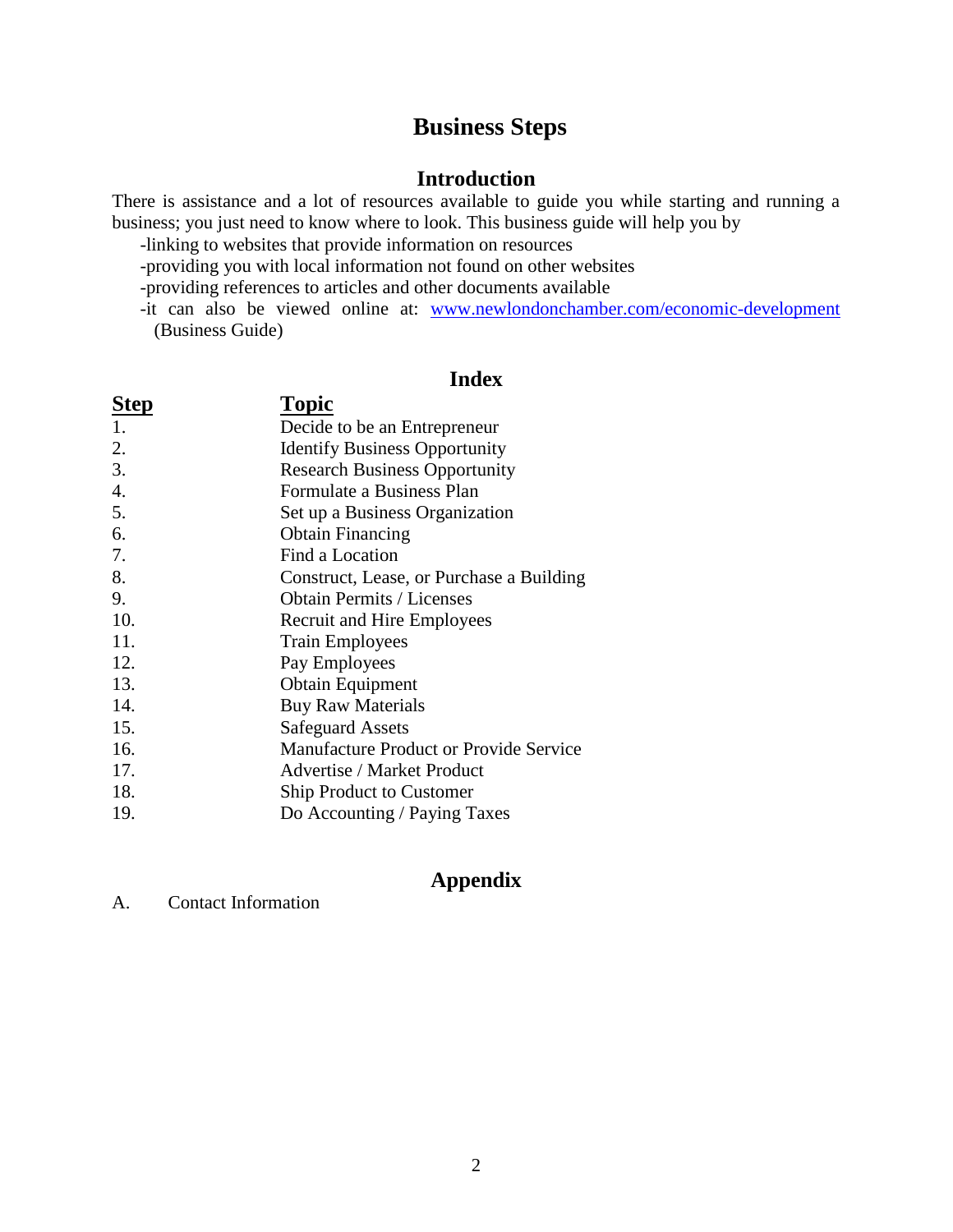## **Step 1 - Decide to be an Entrepreneur**

**Objective**: Decide if you should start a business

Discuss your ideas with **New London's City Administrator**  -Obtain Business Guide and New London Business Assistance Flyer (or view online)

Discuss your ideas with the **New London Area Chamber of Commerce**

Learn about running a business through **Fox Valley Technical College's (FVTC) E-Seed Express: Entrepreneurship Training**

-Contact (920) 996-2949 or [venture@fvtc.edu](mailto:venture@fvtc.edu) for course information

**Fox Valley Technical College's Venture Center** provides students, entrepreneurs and small business owners with the knowledge and a variety of tools to help them succeed. [www.fvtc.edu/venturecenter](http://www.fvtc.edu/venturecenter)

Check with **CAP Services** - CAP's Business Development Division operates programs that provide you with the technical assistance, coaching advice and loan packaging you need in order to successfully start and grow your business.

-Contact Kitty Johnson: (920) 209-1384 or [kjohnson@capmail.org](mailto:kjohnson@capmail.org) [www.capservices.org/smallbiz](http://www.capservices.org/smallbiz/)

- Discuss ideas with **SCORE** advisors. SCORE has offices in Appleton, Green Bay, Wausau, Marshfield and Madison. SCORE members are trained to serve as counselors, advisors, and mentors to aspiring entrepreneurs and current business owners. Information about the Appleton chapter can be found at:<https://foxcities.score.org/>
- See the **Small Business Administration's** many tips on starting and managing a business at <https://www.sba.gov/business-guide/10-steps-start-your-business>

Review **UW Extension's** self-help toolbox at [https://www.wisconsin.edu/offices/office-of](https://www.wisconsin.edu/offices/office-of-university-relations/business-and-entrepreneurship/)[university-relations/business-and-entrepreneurship/](https://www.wisconsin.edu/offices/office-of-university-relations/business-and-entrepreneurship/)

See the **Wisconsin Economic Development Corporation**'s website for a variety of entrepreneur assistance programs [www.wedc.org](http://www.wedc.org/)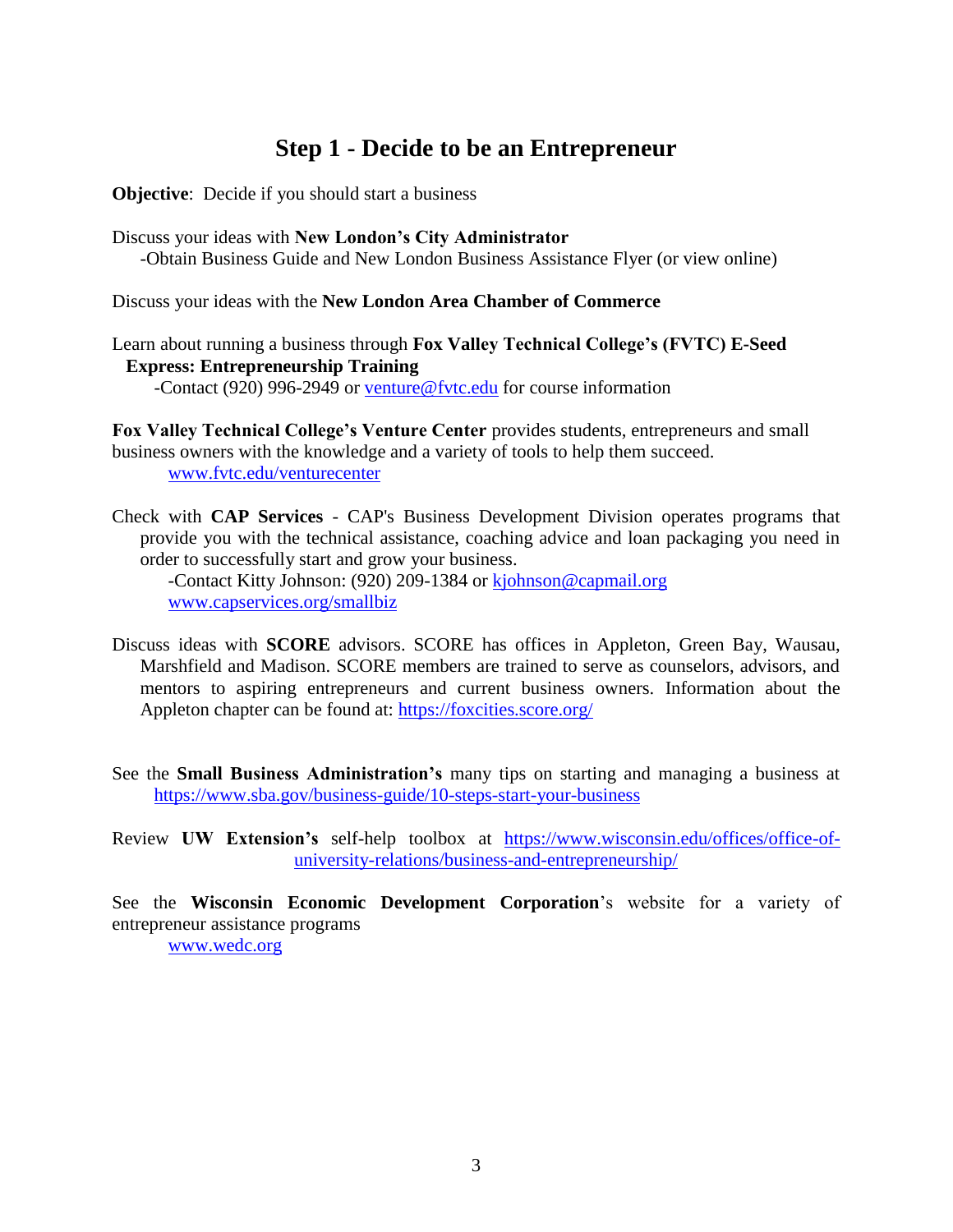## **Step 2 - Identify Business Opportunity**

**Objective**: Identify potential business opportunities

#### Contact **New London's City Administrator** to discuss gap analyses

-Obtain copy or review online gap analysis (identifies products and services needed but for which there are no existing businesses in the New London area)

#### Consider a business **franchise**

Information is available on franchises at **SCORE'**s website <https://core.score.org/resources/costs-starting-franchise-0>

See a business franchise directory at [www.franchisedirect.com/directory](http://www.franchisedirect.com/directory)

The state of Wisconsin Department of Financial Institutions offers specific information about franchising and regulations in Wisconsin [www.wdfi.org/fi/securities/franchise/bdgerreg.htm](http://www.wdfi.org/fi/securities/franchise/bdgerreg.htm)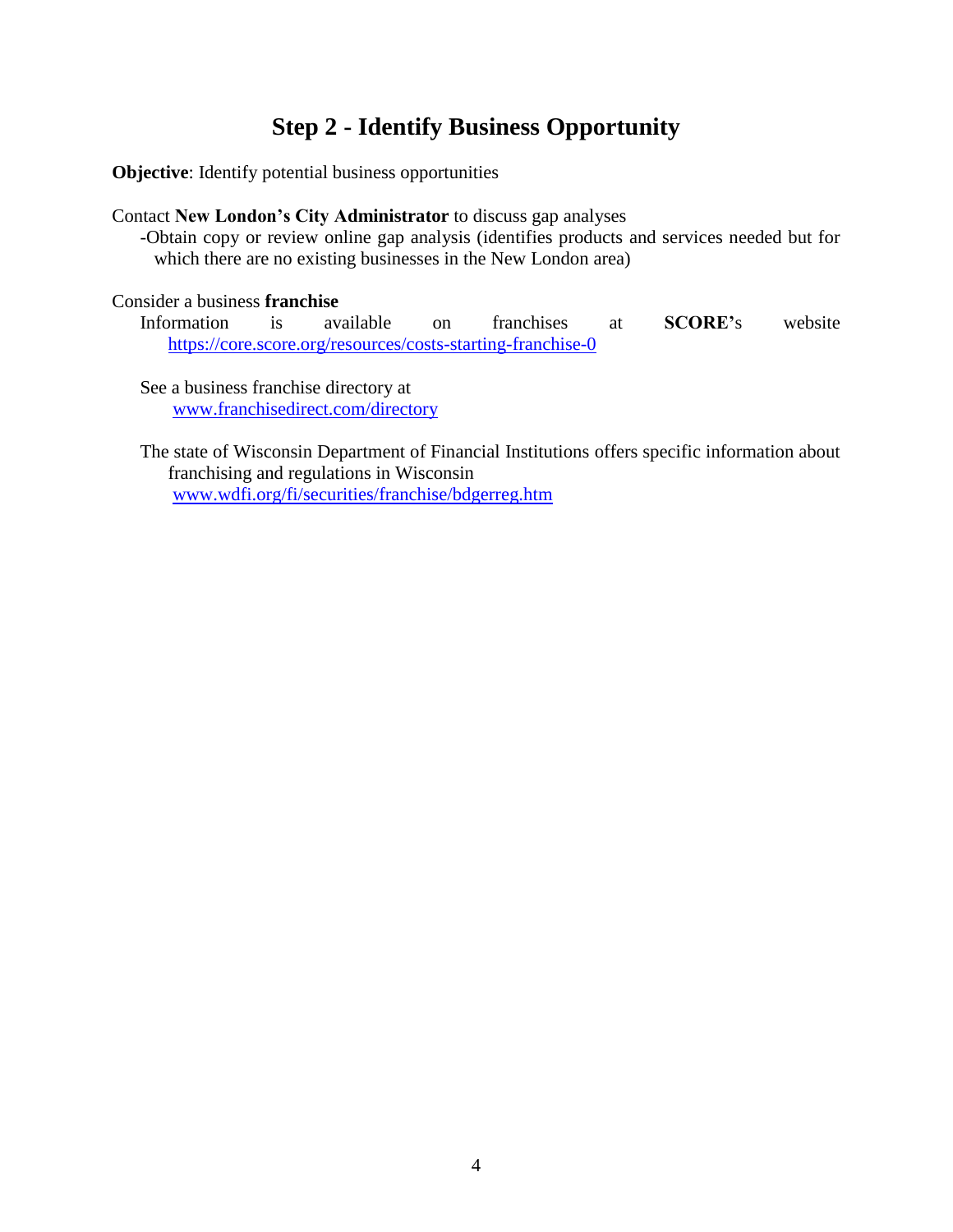## **Step 3 - Research Business Opportunity**

**Objective**: Determine if a business idea makes sense for New London and how much effort would be required to start and operate the business

-Identify:

- Customer's Needs and Desires
- Competition
- Potential Revenues and Costs
- Supplier Availability

Contact **CAP Services** – they can assist with market research

Contact **New London's City Administrator** to review gap analysis statistics on customer needs and competition

Contact the **New London Area Chamber of Commerce** to identify competing businesses

Discuss the business idea with the **City of New London Economic Development Committee**

Contact **New London's Building Inspector** to discuss building and zoning regulations -If new patent involved contact the Fox Valley invention group

**INC**. has articles on how to conduct market research. See "Market Research" at <http://www.inc.com/market-research>

#### The **Wisconsin Economic Development Corporation**

<http://www.inwisconsin.com/> has information about state strengths, key industries and more.

- For federal information on business locations, population characteristics, Standard Industrial Classification Codes (SIC), North American Industrial Classification System (NAICS), and census data, contact the **Bureau of the Census** at [www.census.gov](http://www.census.gov/)
- The US Dept. of Commerce **Bureau of Economic Analysis** provides regional, national, and international statistics at [www.bea.gov](http://www.bea.gov/) or (202) 606-9900
- For trends on specific industries, contact the U.S. Department of Commerce **International Trade Administration** Trade Development, Industry Publications Division at [https://www.trade.gov](https://www.trade.gov/) or (202) 482-4691
- The **Small Business Administration** provides economic statistics and research on their website [https://www.sba.gov/business-guide/plan-your-business/market-research-competitive](https://www.sba.gov/business-guide/plan-your-business/market-research-competitive-analysis)[analysis](https://www.sba.gov/business-guide/plan-your-business/market-research-competitive-analysis)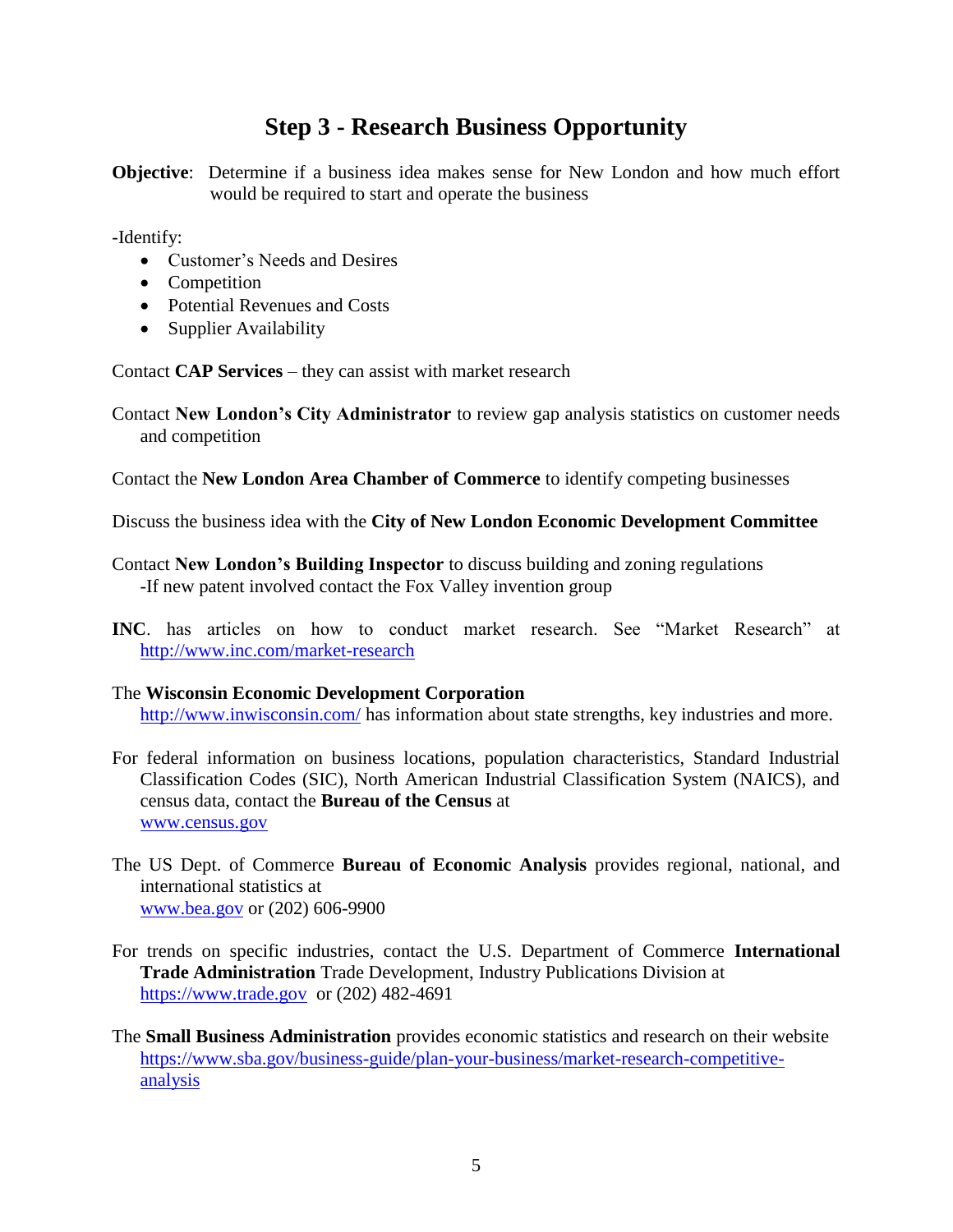General business statistics, consumer statistics, demographics, economic indicators, employment statistics, income statistics, money and interest rates, production and sales statistics, trade statistics and statistics for specific industries is available on this website ? State information on census, demographics, and population estimates is available from the

**Wisconsin Department of Administration** DOA Demographic Services Center at www.do <https://doa.wi.gov/Pages/home.aspx>or (608) 266-1927

For community information and profiles contact the **Wisconsin WORKnet** [http://worknet.wisconsin.gov/worknet/worknetinfo.aspx?htm=pub\\_cntyprofiles](http://worknet.wisconsin.gov/worknet/worknetinfo.aspx?htm=pub_cntyprofiles)

The **Wisconsin Department of Workforce Development - DWD Office of Economic Advisors** assists economic data users to better understand the relationships between labor markets and other economic and demographic specifics. The Office helps users interpret labor force data and focus on the issues and trends influencing employment growth in the State of Wisconsin <https://dwd.wisconsin.gov/> or 888-258-9966

See also **Fox Valley Workforce Development Board**

**NEW North** provides a variety of start-up resources including In-Depth Business Intelligence, Data & Analysis, job training programs and more. [www.thenewnorth.com](http://www.thenewnorth.com/)

The **Northeast Wisconsin Regional Economic Development Partnership** provides hands-on support and programming for existing and prospective New North businesses.

For information about economic data and development in the area contact **East Central Wisconsin Regional Planning Commission [www.ecwrpc.org/](http://www.ecwrpc.org/)**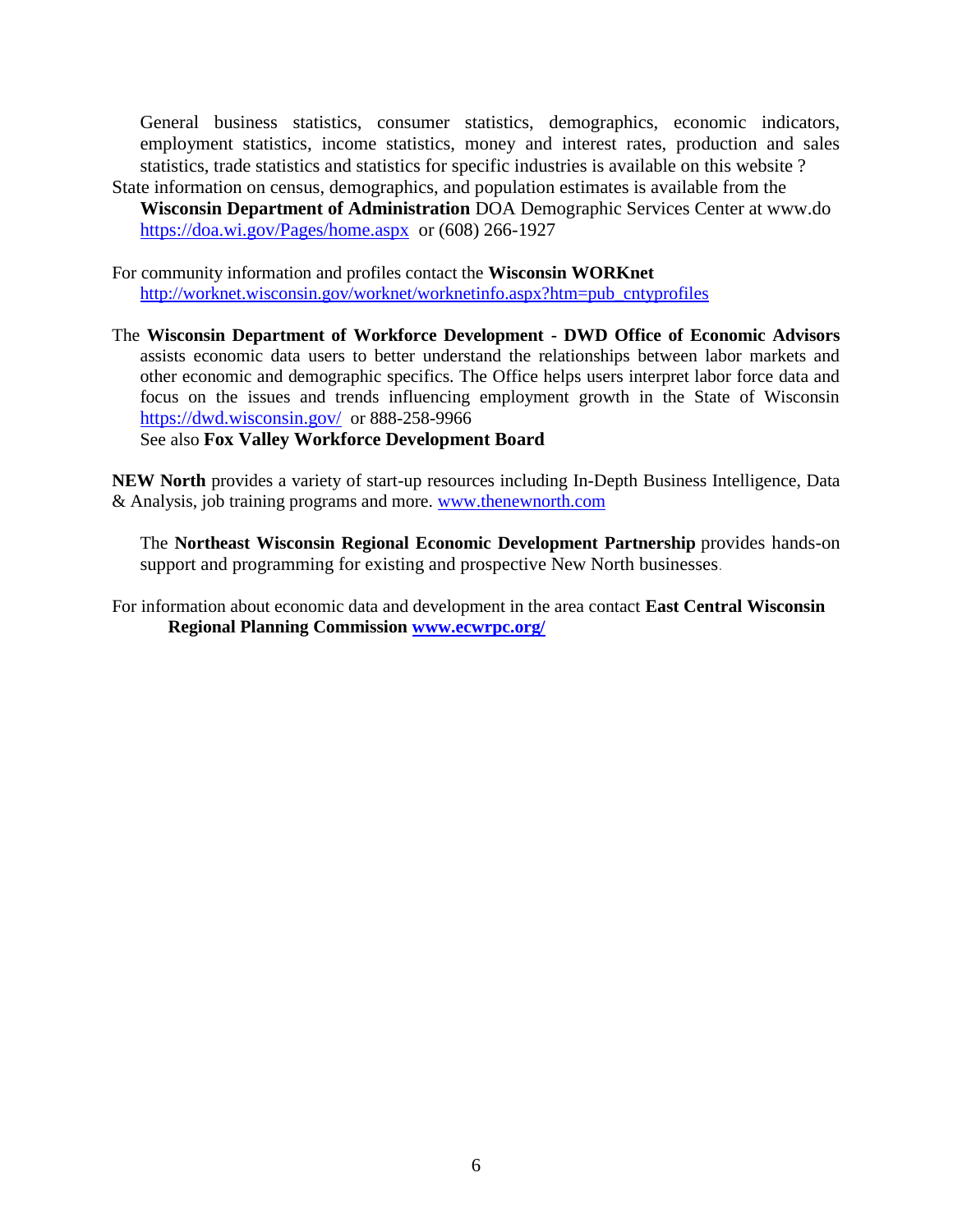## Step 4 **- Formulate a Business Plan**

**Objective**: Prepare a Business Plan that will support business loans and guide the business

Contact others who may be able to assist in the development of business plans

- Financial Institutions gather information required for business plans
- FVTC E-Seed Program
- QuickStart
- CAP Services
- Small Business Development Center (SBDC)

**UW-Oshkosh Small Business Development Center** Sage Hall Room 1614 835 High Ave. Oshkosh, WI 54901 (920) 424-1453 <https://wisconsinsbdc.org/centers/oshkosh/>

#### **UW-Stevens Point Small Business Development Center**

2100 Main Street, Rm 032 Stevens Point, WI 54481 (715) 346-3838 Melissa Meschke, [mmeschke@uwsp.edu](mailto:mmeschke@uwsp.edu) <https://www.uwsp.edu/conted/Pages/SBDC.aspx>

**SCORE'**s website contains information on 12 points that should be covered in a business plan. The information can be found at

<https://foxcities.score.org/content/business-plan-0>

Enter **business plan in local and state contests** - possibly win money and get feedback on your business ideas

State of Wisconsin contest (entry deadline January 31) [www.govsbizplancontest.com](http://www.govsbizplancontest.com/) Northeast Wisconsin (entry deadline January 31) [www.thenewnorth.com](http://www.thenewnorth.com/)

See Step 2 – "Write Your Business Plan" to find tools and resources to create a business plan from the **Small Business Administration**:

<http://www.sba.gov/content/follow-these-steps-starting-business>

Some other sources of guidance

- How to create a business plan at<http://www.entrepreneur.com/businessplan/>
- See tips on writing a business plan from **Inc.** at<https://www.inc.com/business-plans>
- Hundreds of sample business plans at<https://www.bplans.com/sample-business-plans/>
- Free business plan template from **SCORE** at <https://www.score.org/resource/business-plan-template-startup-business>
- Excel spreadsheets for financials: [Balance Sheet,](https://foxcities.score.org/resource/balance-sheet-template) [12 month Cash Flow,](https://www.score.org/resource/12-month-cash-flow-statement) 3 [year Cash Flow](https://www.score.org/resource/3-year-cash-flow-statement) and [12-Month Profit](https://www.score.org/resource/12-month-profit-and-loss-projection) and Loss Projection from **SCORE**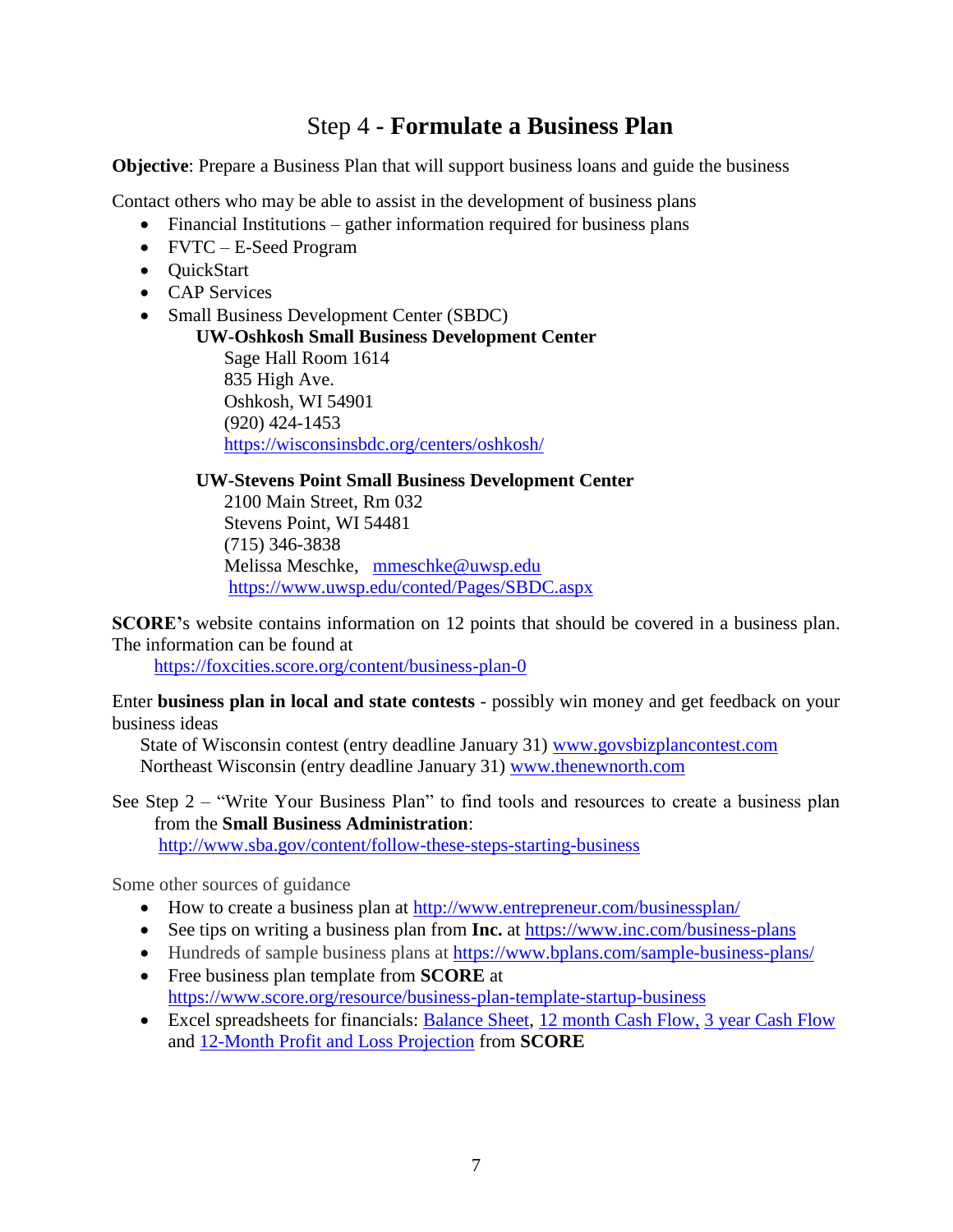## Step 5 - **Set up a Business Organization**

**Objective**: Determine Your Ideal Organizational Structure (sole proprietor, partnership, LLC, C Corp or S Corp) and Register Your Corporation

Review alternatives and select best structure for business

Check Wisconsin's site that explains alternatives at <https://datcp.wi.gov/Documents/ChoosingLegalStructure.pdf>

If corporation or LLC, register corporation with state

Link to Wisconsin Department of Financial Institutions site at [www.wdfi.org/](http://www.wdfi.org/)

Consult attorneys for legal advice

#### **Law Firms**

Christopher & De Leon Law, 304 W. North Water St., (414) 751-0051 [www.Christopher](www.Christopher-law.com)[law.com](www.Christopher-law.com)

Herrling Clark Law Firm, 105 E. Waupaca St., (920) 982-9652 [www.herrlingclark.com/](http://www.herrlingclark.com/) Wolf River Lawyers, 213 W. North Water St., (920) 779-4140 [www.wolfriverlawyers.com/](http://www.wolfriverlawyers.com/) Sweeney Law Office, 216 W. North Water St. (920) 250-5504 [www.sweeneylawoffice.com/](http://www.sweeneylawoffice.com/) Toney Law Offices, S.C., 213 W. North Water St. (920) 982-6366 [www.toneylaw.com](http://www.toneylaw.com/) Werner, Johnson & Hendrickson, S.C., 308 St. Johns Pl., (920) 982-7200 [www.wjhlawyers.com/](http://www.wjhlawyers.com/)

Obtain forms from web sites

See [www.Legalzoom.com](http://www.legalzoom.com/)

See "10 Steps to Start Your Business" published by the **Small Business Administration**: <https://www.sba.gov/business-guide/10-steps-start-your-business>

- Step 5 "Choose a Business Structure" to determine which form of ownership is best for you and your business
- Step 6 "Choose Your Business Name" to learn about the different ways to register your business name
- Step 7 "Register Your Business" for information on how to register your business with the government
- Step 8 "Get Federal and State Tax IDs" to learn which tax identification number you'll need to obtain from the IRS and your state revenue agency
- Step 9 "Apply for Licenses and Permits" to determine if your business requires a permit or license to operate and how to obtain them

See the **Virtual Business Incubator** for more information on business structures at [http://wedc.org/](https://wedc.org/blog/incubators-play-crucial-role-in-earliest-stage-of-business-startup/)

See **Inc.** for tips on naming and registering your business at <https://www.inc.com/naming>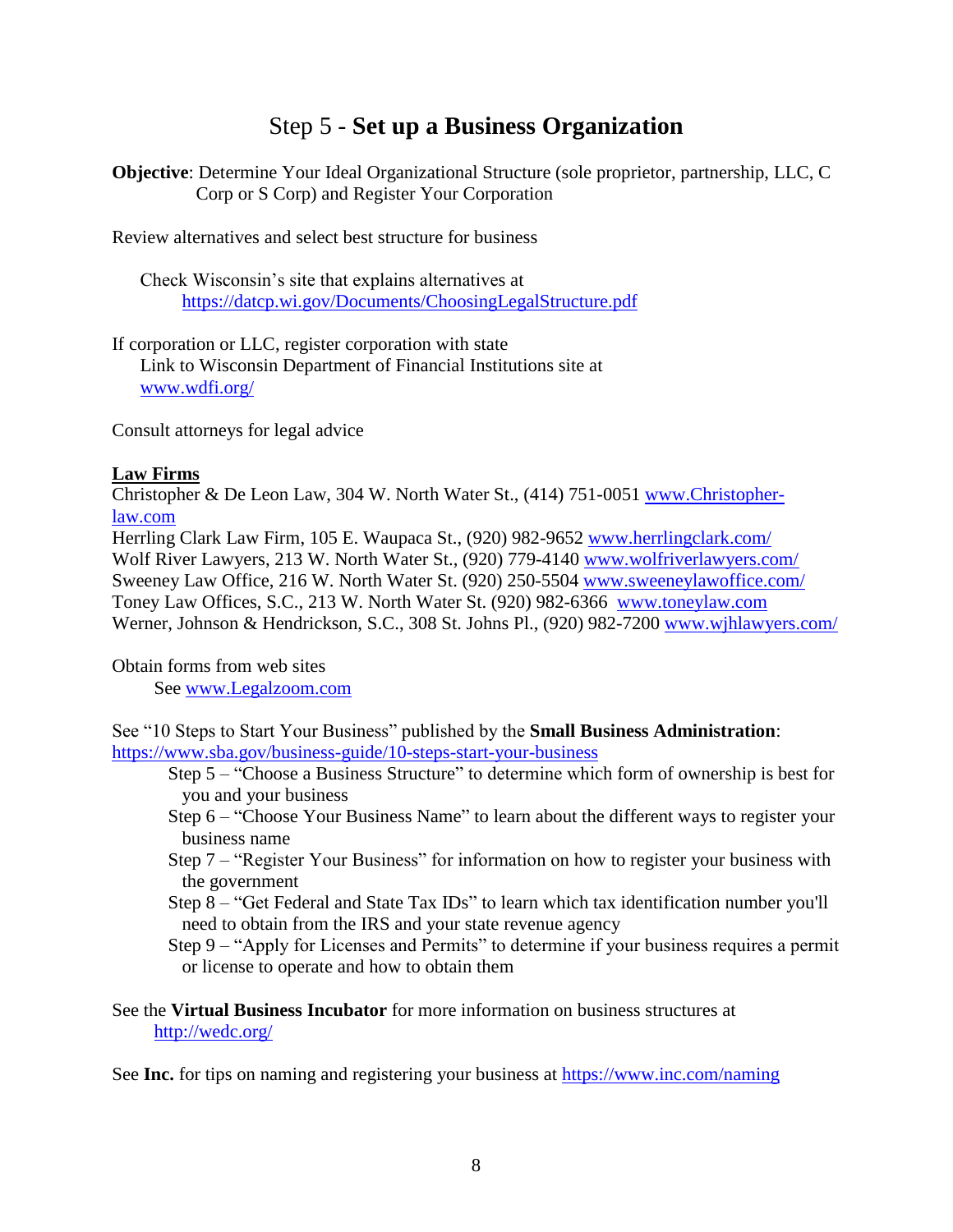## Step 6 **- Obtain Financing**

**Objective**: Arrange for Adequate Financing for the Business

Obtain loans from one of our local **financial institutions** Associated Bank – [www.associatedbank.com,](http://www.associatedbank.com/) 101 Park St., (920) 982-4701 Community First Credit Union – [www.communityfirstcu.org,](http://www.communityfirstcu.org/) 603 W. Wolf River Ave., (920) 982-6048 First State Bank – [www.bankfirststate.com,](http://www.bankfirststate.com/) 113 W. North Water St., (920) 982-3300 Fox Communities Credit Union – [www.foxcu.org,](http://www.foxcu.org/) 1302 N. Shawano St., (920) 982-9420 Security Finance - [www.security-finance.com/,](http://www.security-finance.com/) 306 Wolf River Plaza, (920) 982-7300 Waterstone Mortgage - ww[w.waterstonemortgage.com/Home,](https://waterstonemortgage.com/Home) 119 N. McCarthy Rd. Ste. F. Appleton Wolf River Community Bank – [www.wolfriverbank.com,](http://www.wolfriverbank.com/) 1008 N. Shawano St., (920) 982-0055

- **Small Business Association (SBA) –** Learn about and apply for funding through SBA guaranteed loans, investors, surety bonds, and grants <https://www.sba.gov/funding-programs>
- **WCEDC Revolving Loan Fund** Review requirements and apply for a loan
	- City of New London Obtain a copy of the Revolving Loan Fund brochure from New London's City Administrator or [view it online](http://www.newlondonwi.org/EconomicDevelopment/Business_flyer_RLF_083004.pdf)
	- Waupaca County Contact the Waupaca County Economic Development Corporation Contact the WCEDC for more information<https://www.wcedc.org/>
- See Step 3 "Fund Your Business" to find government backed loans, venture capital and investment programs in the "10 Steps to Start a Business" article from the **Small Business Administration:** <http://www.sba.gov/content/follow-these-steps-starting-business>

Contact **Angel Investors** to see if they would finance some of the cost See article "Understanding Angel Investors" at [https://www.forbes.com/sites/allbusiness/2015/02/05/20-things-all-entrepreneurs-should](https://www.forbes.com/sites/allbusiness/2015/02/05/20-things-all-entrepreneurs-should-know-about-angel-investors/#5fc6a535c1aa)[know-about-angel-investors/#5fc6a535c1aa](https://www.forbes.com/sites/allbusiness/2015/02/05/20-things-all-entrepreneurs-should-know-about-angel-investors/#5fc6a535c1aa)

A local Angel Investor Group is **New Capital Fund** – Charlie Goff, Little Chute, (920) 731-5777

Some Venture Capital Groups are

**Kegonsa Fund** - <http://kegonsaseedfund.com/> **Venture Investors** - <https://ventureinvestors.com/>

Check with **CAP Services** at [www.capservices.org](http://www.capservices.org/) or (715)-343-7140 They offer financing packages that can include gap financing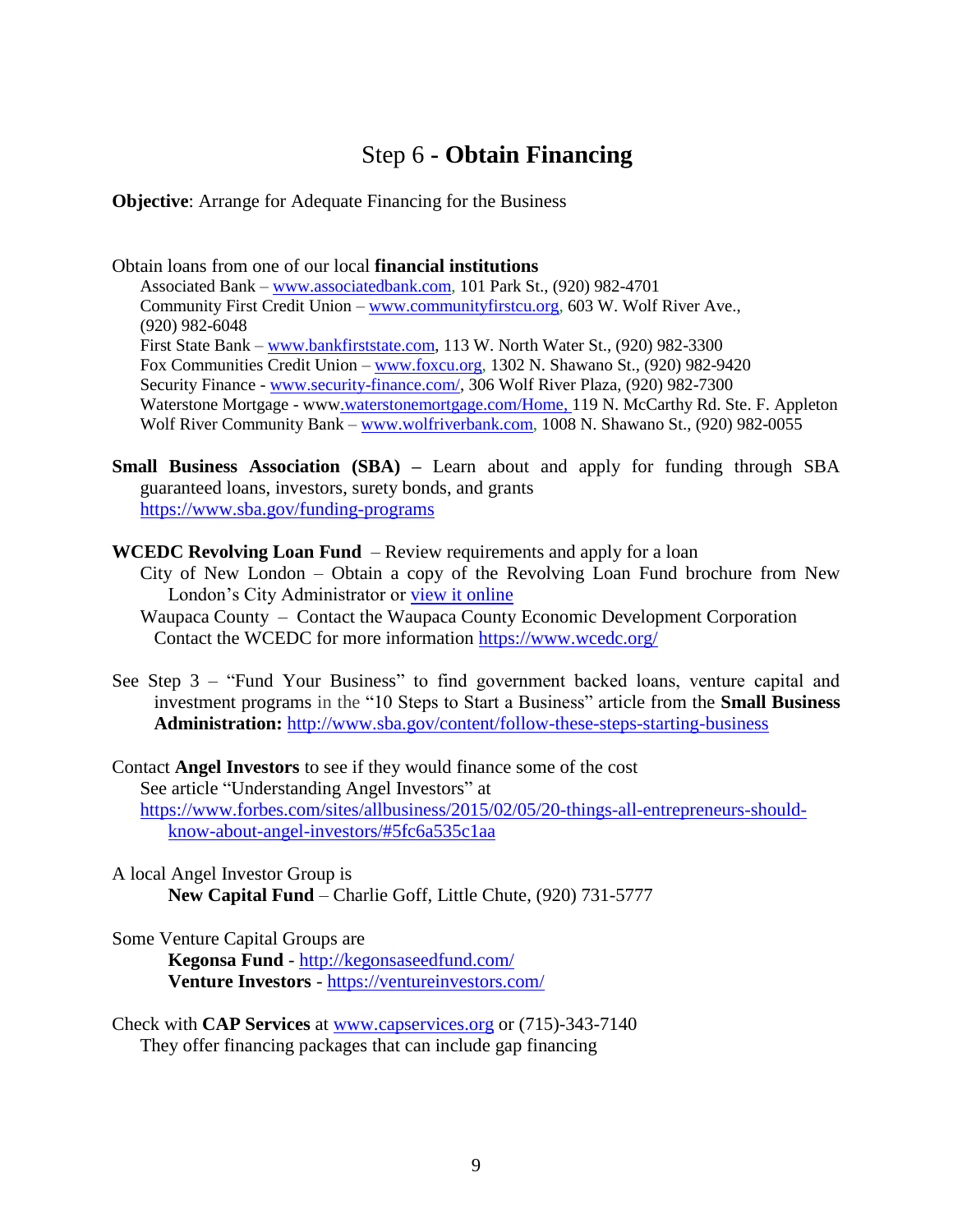Find educational resources about funding your business and managing money on **SCORE's** website:<https://www.score.org/financing-and-loans-resources>

## **Step 7 - Find a Location**

#### **Objective**: Determine Spacing Needs and Find Property

Choosing a good location involves studying the demographics of the market area associated with the location, factoring in the location of competing businesses, evaluating the characteristics of the location and comparing costs.

Contact New London's **City Administrator** for information on available land and buildings

Determine if city's industrial park would be appropriate

Check with local **realtors:** Brandi Buss – Tiffany Holtz Real Estate Group, Coldwell Banker – The Real Estate Group, 2830 E. John St., Appleton (920) 538-4585 Century 21 Ace Realty, Sandy DuFrane, 111 Park St., (920) 841-5374 Coldwell Banker Real Estate Group, Multiple agents listed, 1275 N. Shawano St., (920) 982- 2121

The local chamber office has a list of all commercial vacancies throughout New London at <https://newlondonchamber.com/commercial/>

Search local newspapers and magazines for properties for sale

Talk to existing business people in community to determine if they are satisfied with services provided by the community

Review strengths, weaknesses, opportunities and threats associated with the community

See Step 4 – "Pick Your Business Location" to get advice on how to select a customer-friendly location and comply with zoning laws in the "10 Steps to Start a Business" article from the **Small Business Administration**

<https://www.sba.gov/business-guide/10-steps-start-your-business>

Find out more information on choosing a business location on **SCORE**'s website <https://www.score.org/resource/choosing-right-location-your-new-business>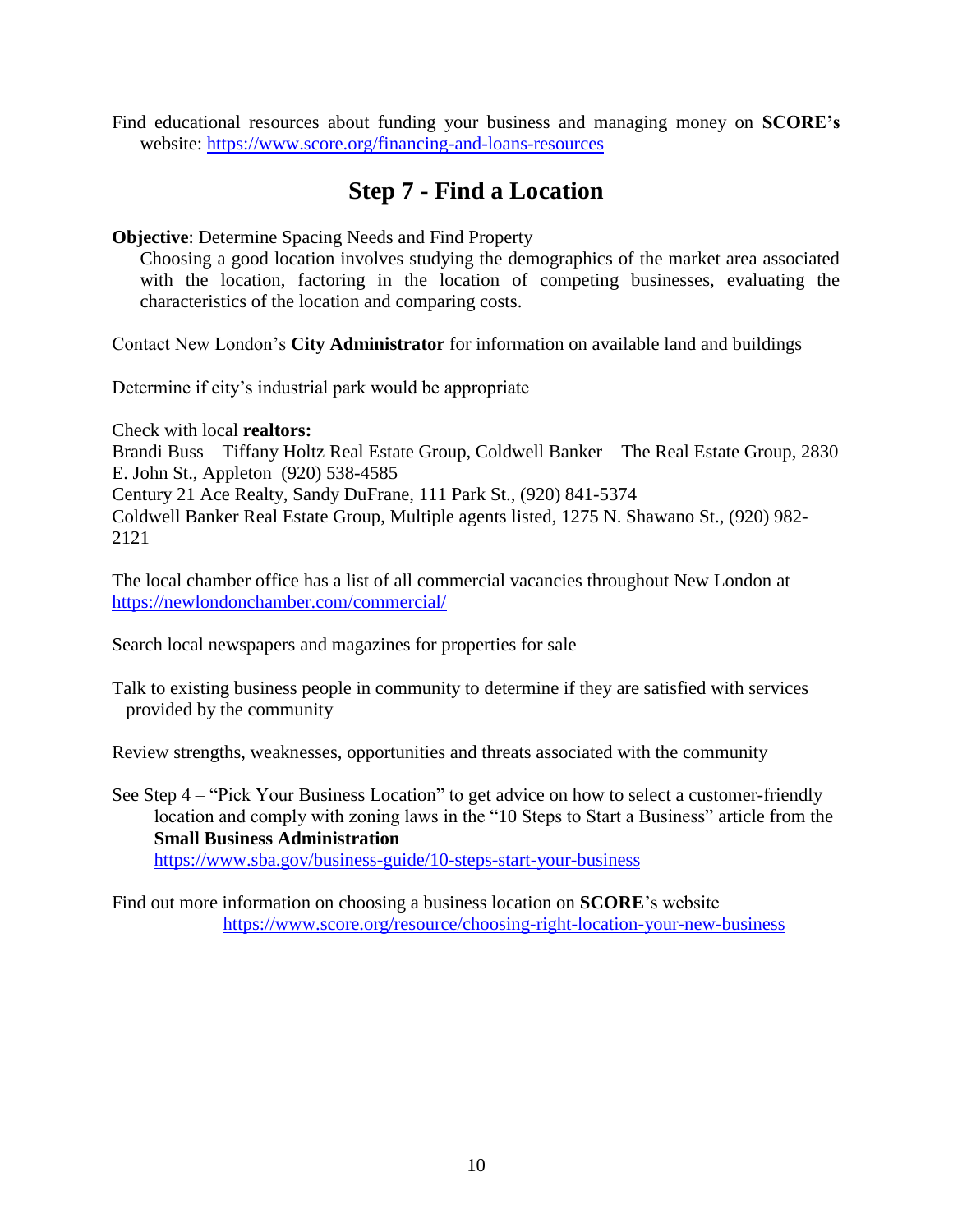## **Step 8 - Construct, Lease or Purchase a Building**

**Objective:** Construct, lease or purchase a building

Work with realtor to view existing buildings that are for sale

Contact architects, local contractors and New London Building Inspector if considering constructing a building

Contact **CAP Services** - they may lease commercial space at below market rates

Hire local contractors to assist in constructing a building: 1<sup>st</sup> Electrical Contracting, N6027 Buelow Rd. (920) 359-1011 BNH Lighting, LLC, 313 E. Main St., Hortonville (920) 779-3417 Creative Cabinetry LLC, 1720 Hillshire Dr. (920) 982-2171 [D & B Roofing & Building Inc.](http://maps.google.com/maps/place?hl=en&um=1&ie=UTF-8&q=contractors+in+New+London+wi&fb=1&gl=us&hq=contractors&hnear=New+London+wi&cid=4580546426999293421), 902 W. North Water St. (920) 982-7485 Dailey Construction, E8258 Prahl Rd. (920) 982-9637 Hintzke Well Drilling, N5072 Hintzke Rd. (920) 982-5426 [Hoffman Heating & Cooling Inc.](http://www.hoffmanheating.com/), 633 E. Beckert Rd (920) 982-6565 J Close Construction, N5372 Fuerst Rd (920) 574-6388 K & H Concrete Inc., E8867 Cty. Tk. N (920) 982-6915 Kuether Services, E8761 Manske Rd. (920) 707-6287 MK Flooring, 310 W. North Water St. (920) 250-5774 [Master Electrical Services,](http://maps.google.com/maps/place?hl=en&um=1&ie=UTF-8&q=contractors+in+New+London+wi&fb=1&gl=us&hq=contractors&hnear=New+London+wi&cid=10477256436256065740) 1913 Mill St. (920) 982-6467 Mid-State Asphalt, LLC, 519 N. Shawano St. (920) 982-6524 Mid-State Tree Service, E7468 State Rd. 54 (920) 596-1979 Modern Flooring, N3750 Cty. Rd. T (920) 982-4950 New London Building Supply, 1718 Mill St. (920) 982-3832 Neyers Communication Services, W9974 Kelly Dr., Hortonville (920) 779-9959 Northland Electrical Services, 1100 Orville Dr. (920) 531-1197 Peeters Construction Co. LLC, E9292 Klatt Rd. (920) 982-3879 Pieper Electric, Inc., 2400 Industrial Dr., Neenah (920) 886-6800 Selle Custom Homes Inc., E9625 Hickory Ridge R (920) 982-3220 Stalker Flooring Inc., 1215 W. Waupaca St. (920) 982-2926 Tri-County Overhead Door, 1910 Hillshire Dr. (920) 982-6700 Van Handel Heating and Cooling LLC, 5560 Puls Rd., Shiocton (920) 540-9914 Wood Sewer & Excavating, Inc., E9238 Cty Hwy. X (920) 982-7721 Wunderlich Plumbing, LLC, W9879 St. Rd. 96 (920) 850-8508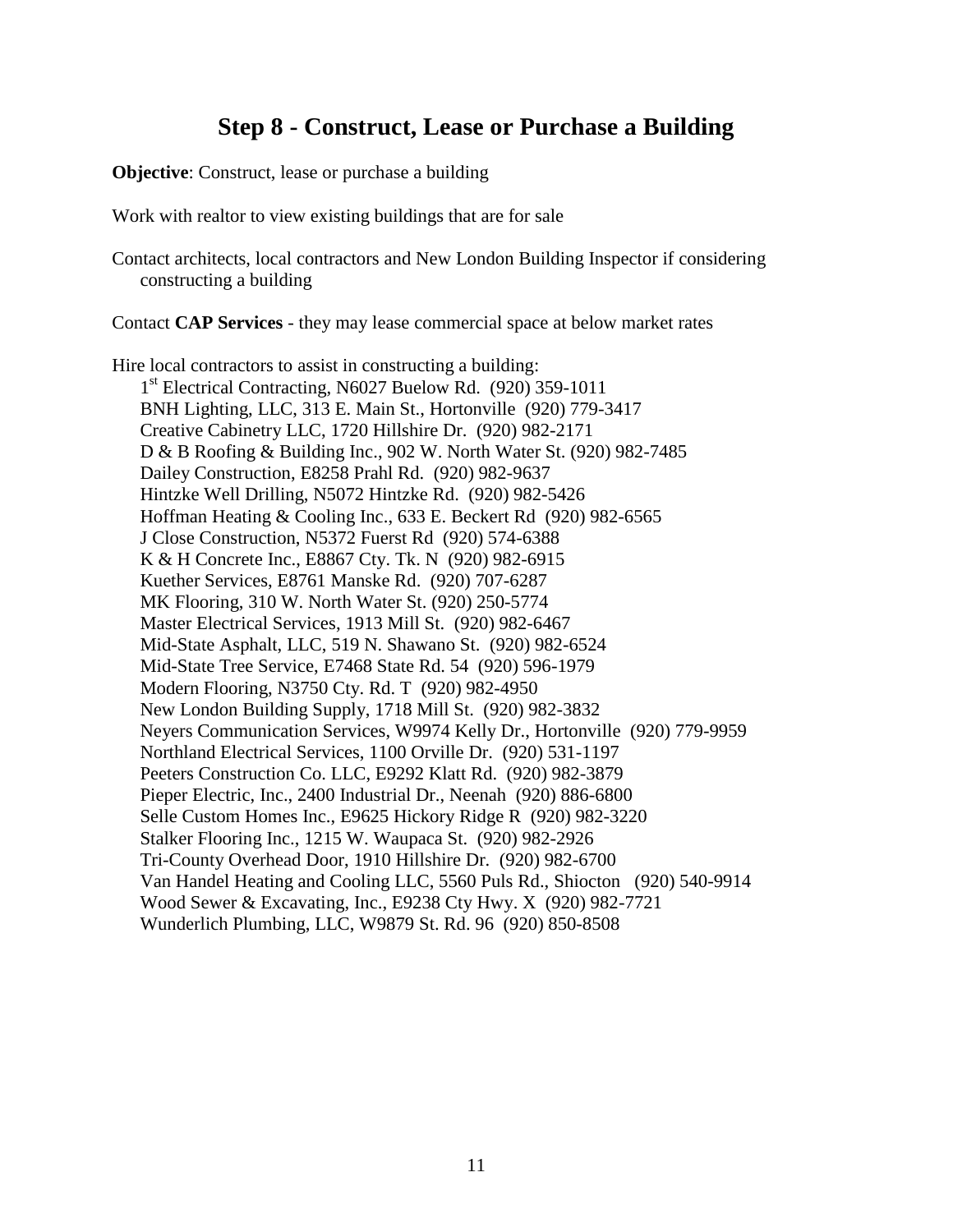## **Step 9 - Obtain Permits / Licenses**

**Objective**: Determine what permits and licenses are necessary and obtain

**Zoning:** The City of New London has zoning for every property. Before starting a business of home occupation, you will need to contact the **New London Building Inspector** to make sure that your property allows such activity. In cases where a "Conditional Use" is required, the Building Inspector will assist you with that process

New London Zoning Codebook

[http://www.newlondonwi.org/departments/Building\\_Inspector/zoning.php](http://www.newlondonwi.org/departments/Building_Inspector/zoning.php)

- **Building Construction – Permits –** the state and city closely regulate all aspects of construction. To see if you need permits, state approved plans, specially licensed contractors, etc. Call and discuss your project with the **New London Building Inspector**. Permit applications may be picked up at the New London Municipal Building
- **Business Licenses**: Businesses selling food or alcohol require special licenses and inspections. There are also licenses required for selling pop or "near beer," having pinball machines, pool tables and other amusement devices. Contact **New London Building Inspector** and **New London City Clerk's Office** to obtain permits and licenses, including:

Beverage Operators Licenses Building Permits Retailers Licenses Sellers Permits

The **Small Business Administration** has information on federal and state licenses and permits required to start a business. See Step 9 – "Apply for Licenses and Permits" to get a list of federal, state and local licenses and permits required for your business in the "10 Steps to Start Your Business" article from the **Small Business Administration** <https://www.sba.gov/business-guide/10-steps-start-your-business>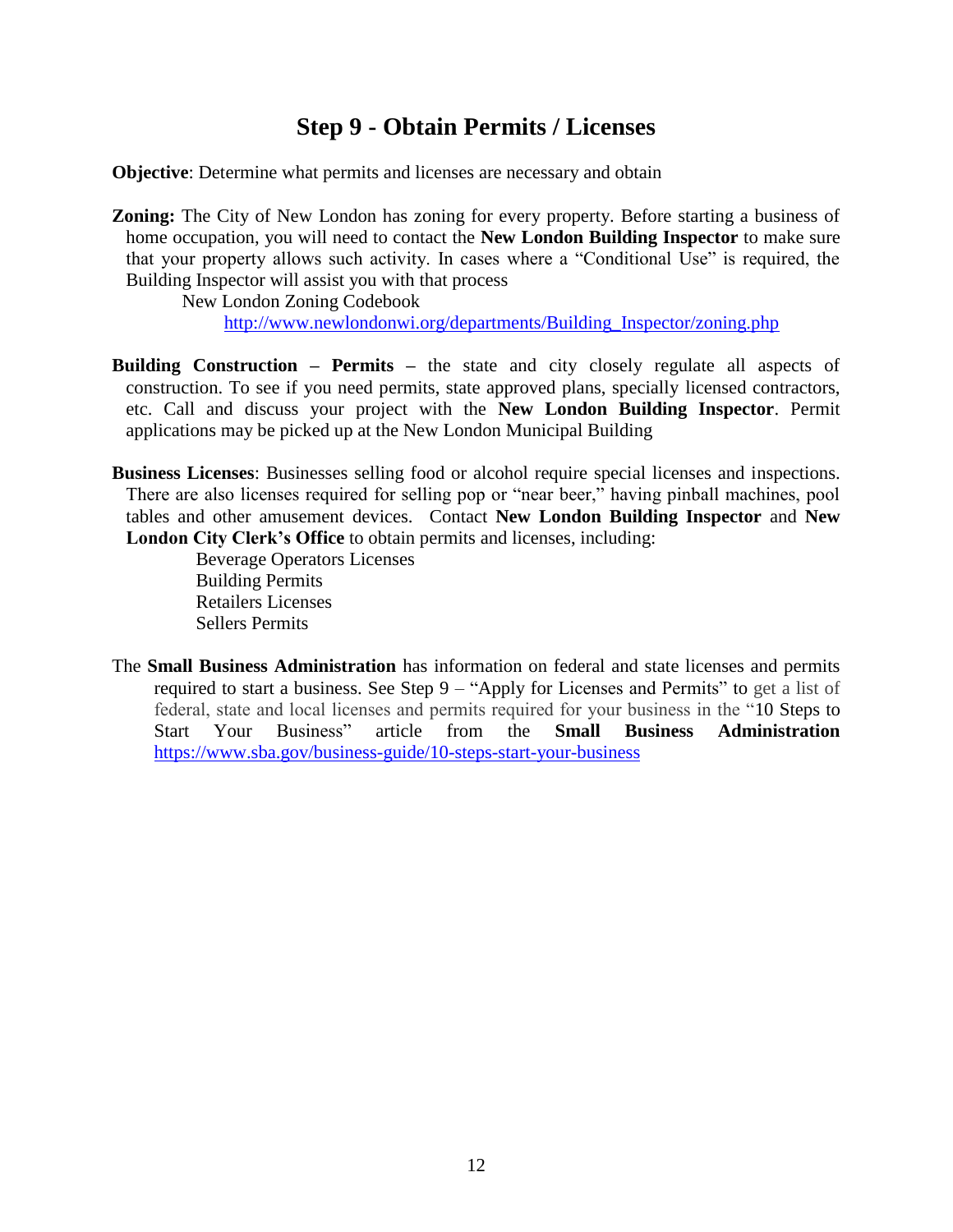## **Step 10 - Recruit and Hire Employees**

**Objective**: Find and hire qualified employees

Contact recruitment agency to assist in hiring process **IQ Resource Group, Inc.** (920) 982-3660 [www.iqresourcegroup.com/](http://www.iqresourcegroup.com/) **New London Chamber of Commerce** <https://newlondonchamber.com/employment/> **Nicolet Staffing** (920) 982-2631 [www.nicoletstaffing.com/](http://www.nicoletstaffing.com/) **QPS Employment Group** (920) 531-8404 [www.qpsemployment.com/](http://www.qpsemployment.com/)

- Contact the **Fox Valley Workforce Development Board** for assistance in hiring employees: <http://www.foxvalleywork.org/>
- See "Hire and Manage Employees" from the **Small Business Association** to learn the legal steps and benefits required to hire employees [https://www.sba.gov/business-guide/manage-your](https://www.sba.gov/business-guide/manage-your-business/hire-manage-employees)[business/hire-manage-employees](https://www.sba.gov/business-guide/manage-your-business/hire-manage-employees)
- See the **Virtual Business Incubator** for more information on employment issues, such as requirements for hiring a new employee, termination of an employee, independent contractor versus employee at <http://wedc.org/>
- Labor requirements dealing with issues such as civil rights, labor standards, workers compensation, unemployment insurance, new hire reporting law and other employment issues can be found at
	- **Civil Rights** <https://dwd.wisconsin.gov/er/civilrights/>
	- **Labor Standards** <https://dwd.wisconsin.gov/er/laborstandards/>
	- **Workers Compensation** <https://dwd.wisconsin.gov/wc/>
	- **Unemployment Insurance** <https://dwd.wisconsin.gov/ui/>
	- **New Hire Reporting Law** [http://www.dwd.wisconsin.gov/uinh/](https://dwd.wisconsin.gov/uinh/)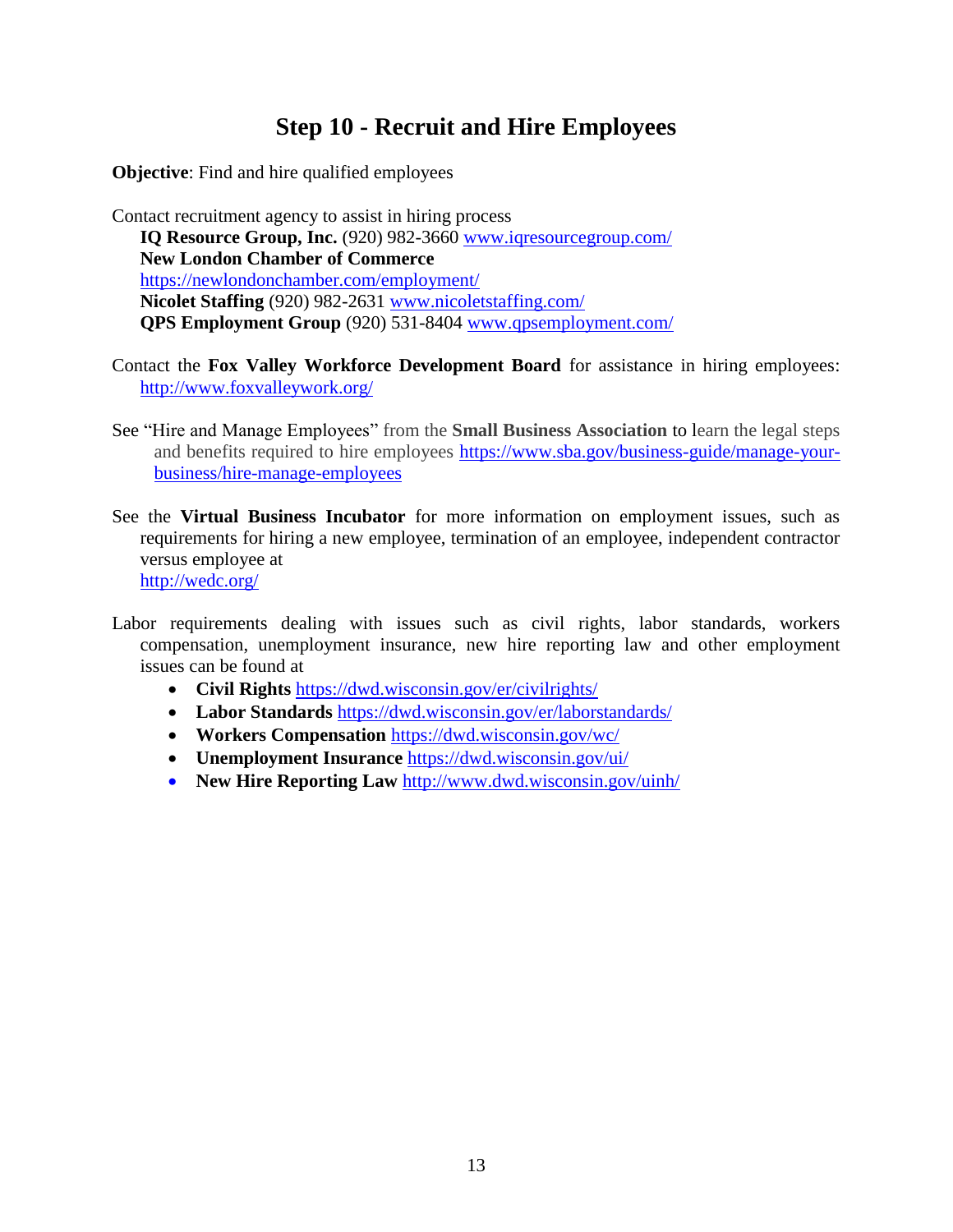## **Step 11 - Train Employees**

**Objective**: Train employees. Find a location for training and find and hire instructors

Contact **Fox Valley Workforce Development Board** for assistance in training employees

Contact **Fox Valley Technical College** to discuss courses that would be beneficial to employees

- Contact the **Northeast Wisconsin Educational Resource Alliance** to learn more about educational resources. [www.neweraonline.org/](http://www.neweraonline.org/)
- Contact the **New London Area Chamber of Commerce** at (920) 982-5822 to discuss quarterly educational opportunities they provide to local businesses or go to <https://newlondonchamber.com/chamber-educational-opportunities/> for a listing of all classes. The **Small Business Development Center of Stevens Point** facilitates and hosts all of the chamber education classes.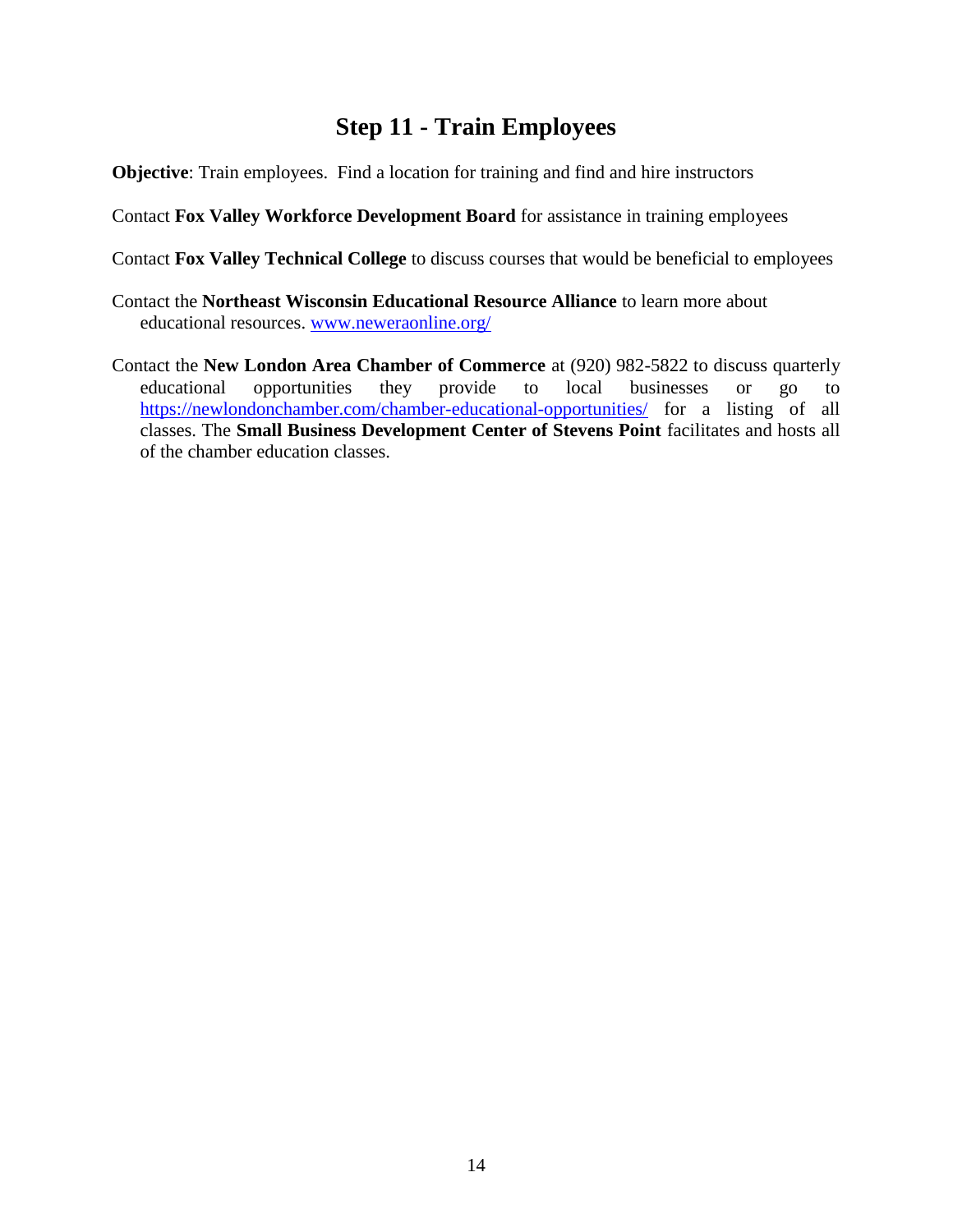## **Step 12 - Pay Employees**

**Objective**: Set up a system for paying employees

Alternatives for payroll system

- Hire an accounting firm to do payroll
- Create manual payroll system and procedures
- Use computer program for payroll

Local businesses that offer payroll services:

**Bos' Optimal Solutions, LLC** (920) 710-2100<https://bosoptimalsolution.com/> **Ledger Lady** (920) 538-0675

Research payroll / personnel rules

To obtain more information about **Wisconsin's Labor Law** provisions, contact the department's Equal Rights Division

<https://dwd.wisconsin.gov/er/>

Any business with employees MUST have both a Federal Employer Identification Number (FEIN) and a Wisconsin Employer Identification Number (WEIN) to collect federal and state withholding taxes. Information on how to obtain these numbers can be found at <https://www.irs.gov/businesses/small-businesses-self-employed/employer-id-numbers-eins>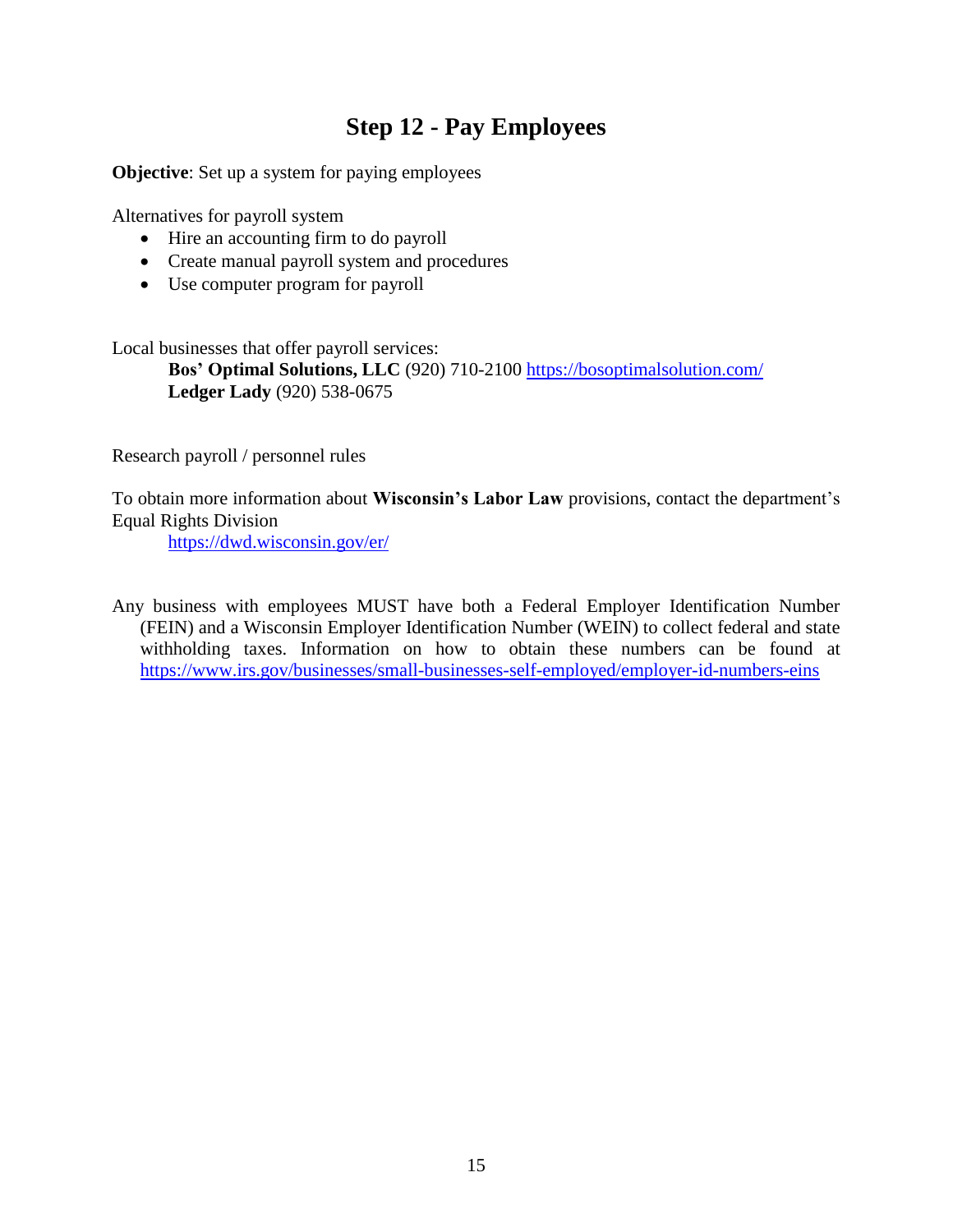## **Step 13 – Obtain Equipment**

**Objective**: Identify equipment needs and obtain equipment needed by business

Local businesses that offer business equipment:

**Modern Business Machines** (920) 997-3393<https://mbm360.com/> **Office Outfitters** (715) 258-3989<https://office-outfitters.com/> **PC & Cell Solutions** (920) 250-5700<http://pcncell.net/> **Unitel, Inc.** (920) 739-1288<https://unitelinc.com/>

Businesses offering digital payment processing services:

**Merchants' Choice Card Services LLC** (920) 779-9000<https://www.mccs-wi.com/> **Retriever Merchant Solutions – Ben Wickersheim** (920) 915-7430

IT Services:

HawkPoint Technologies (800) 882-0253<https://hawkpointtechnologies.com/>

Read this article from the **Small Business Administration** to determine the types of equipment your business requires and the best way to pay <https://www.sba.gov/business-guide/manage-your-business/buy-assets-equipment>

If additional funding is needed, see the following resources: <https://www.sba.gov/funding-programs> <https://www.sba.gov/business-guide/grow-your-business/get-more-funding>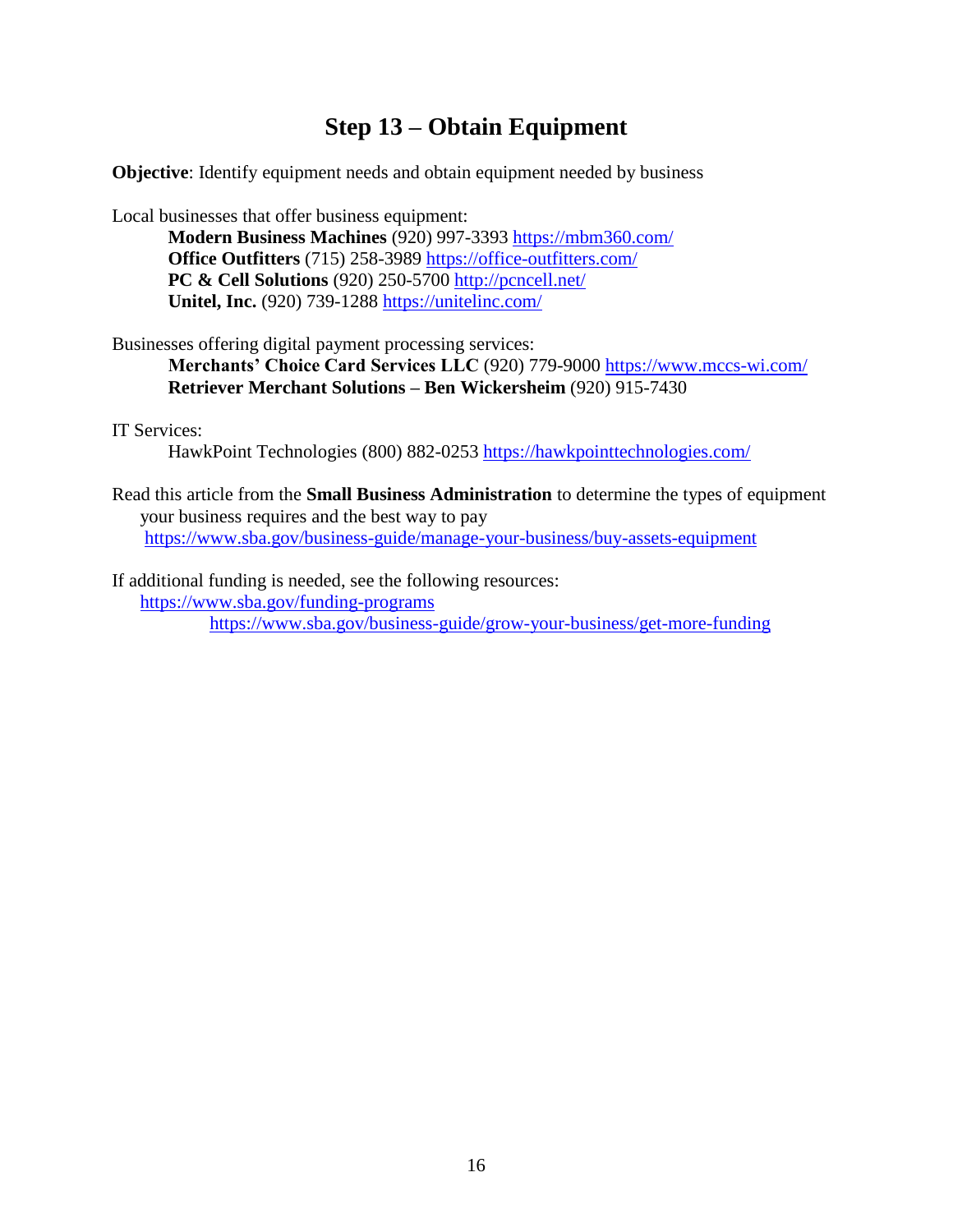## **Step 14 - Buy Raw Materials**

**Objective**: Find source of materials and arrange for purchase

Determine if there are opportunities to purchase materials in bulk. Partner with other businesses on sharing costs (accounting / payroll, snow plowing or buying supplies in bulk)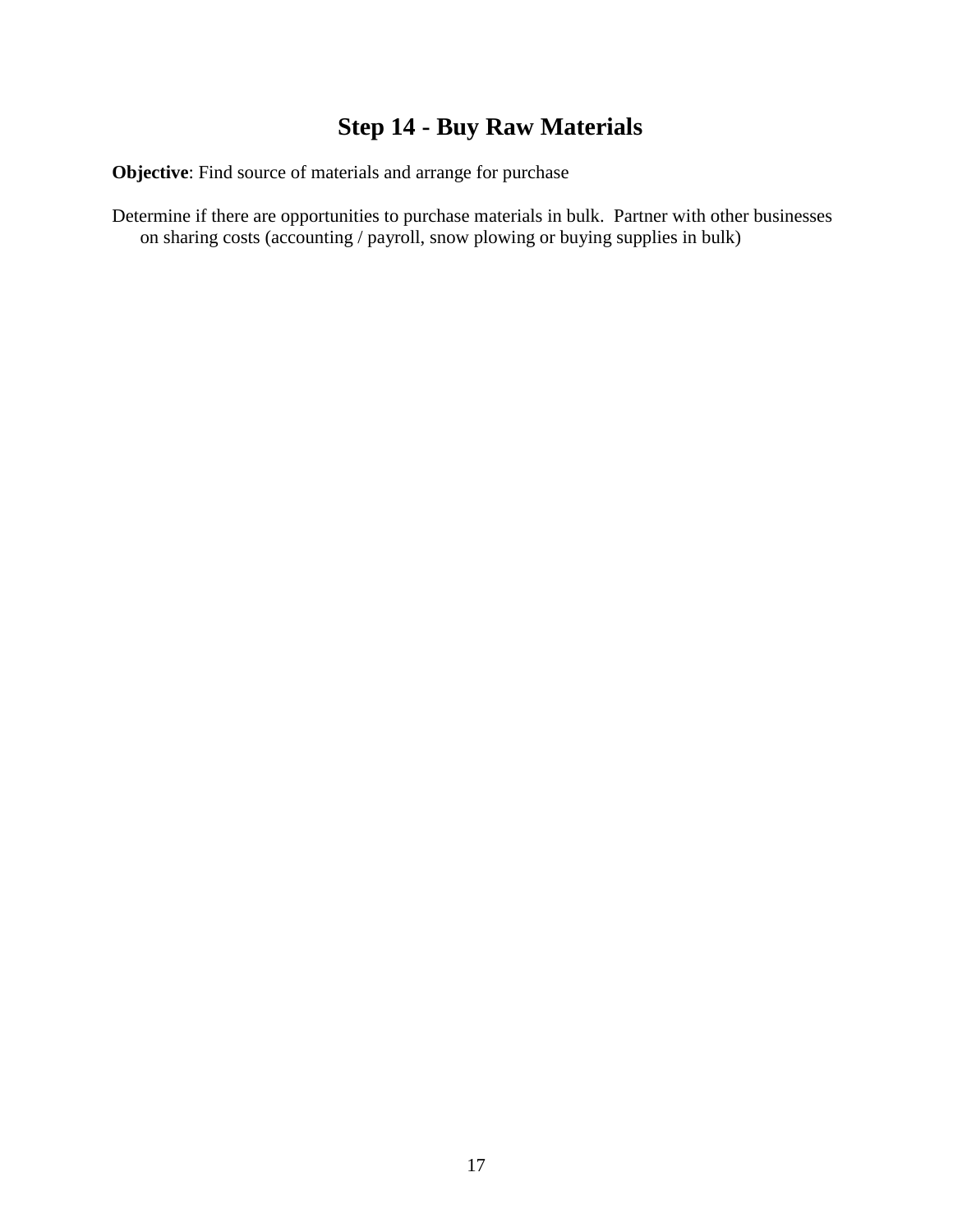## **Step 15 - Safeguard Assets**

**Objective**: Consider protection for assets including security and insurance

Determine how much insurance is needed or can be afforded. Consider risks associated with assets, determine how much security is needed to protect assets and put in place a security system for assets. Find for more information on factors to consider when purchasing insurance at

<https://www.sba.gov/business-guide/launch-your-business/get-business-insurance>

Discuss insurance needs with local **insurance agencies:**

Cornerstone Insurance Services LLC - 1200 N. Shawano St. Ste. 4 (920) 250-6464 Demming-Noel Agency Inc. - 228 W. North Water St. (920) 982-2881 Larson Insurance Agency, N3672 County Rd. T (920) 472-4308 Lynn Tank Agency, 221 W. North Water St. (920) 250-6051 Mark Heise Country Financial, 5793 W. Grande Market Dr.Ste A, Appleton (920) 636-7760 Northwestern Mutual, 207 Wisconsin St. (920) 982-3456 Primerica – Gwinette Zielke, Manawa (920) 538-2670 Progressive - Tech Insurance Agency - 304 W. Cook St. (920) 982-4278 Radtke-Rhone Insurance Agency, 1301 Mill St. (920) 982-3048 Ronda Olson – American Family Insurance, 1620 N. Shawano St. (920) 982-5537 State Farm Insurance, Dan Gassner, 432 E. Main St., Hortonville (920) 779-0002 State Farm Insurance, Karen Gething, Agent, 101 S. Pearl St. (920) 982-3231

**Intellectual property** needs to be protected from unauthorized use. There are four different types of intellectual property: (1) Patents (2) Trademarks (3) Copyrights (4) Trade Secrets. Resources that can assist you in selecting the intellectual property protection that is right for you can be found at

[https://www.score.org/blog/ip-primer-what-are-my-intellectual-property-rights-and-how](https://www.score.org/blog/ip-primer-what-are-my-intellectual-property-rights-and-how-do-i-protect-them)[do-i-protect-them](https://www.score.org/blog/ip-primer-what-are-my-intellectual-property-rights-and-how-do-i-protect-them)

Learn how to protect your business from cybersecurity threats: [https://www.sba.gov/business](https://www.sba.gov/business-guide/manage-your-business/stay-safe-cybersecurity-threats)[guide/manage-your-business/stay-safe-cybersecurity-threats](https://www.sba.gov/business-guide/manage-your-business/stay-safe-cybersecurity-threats)

For further assistance contact New London local **Ellen Krabbe, Intellectual Property Expert** at Fresco Services - (920) 460-5705 or [emkrabbe@fresco-services.com](mailto:emkrabbe@fresco-services.com)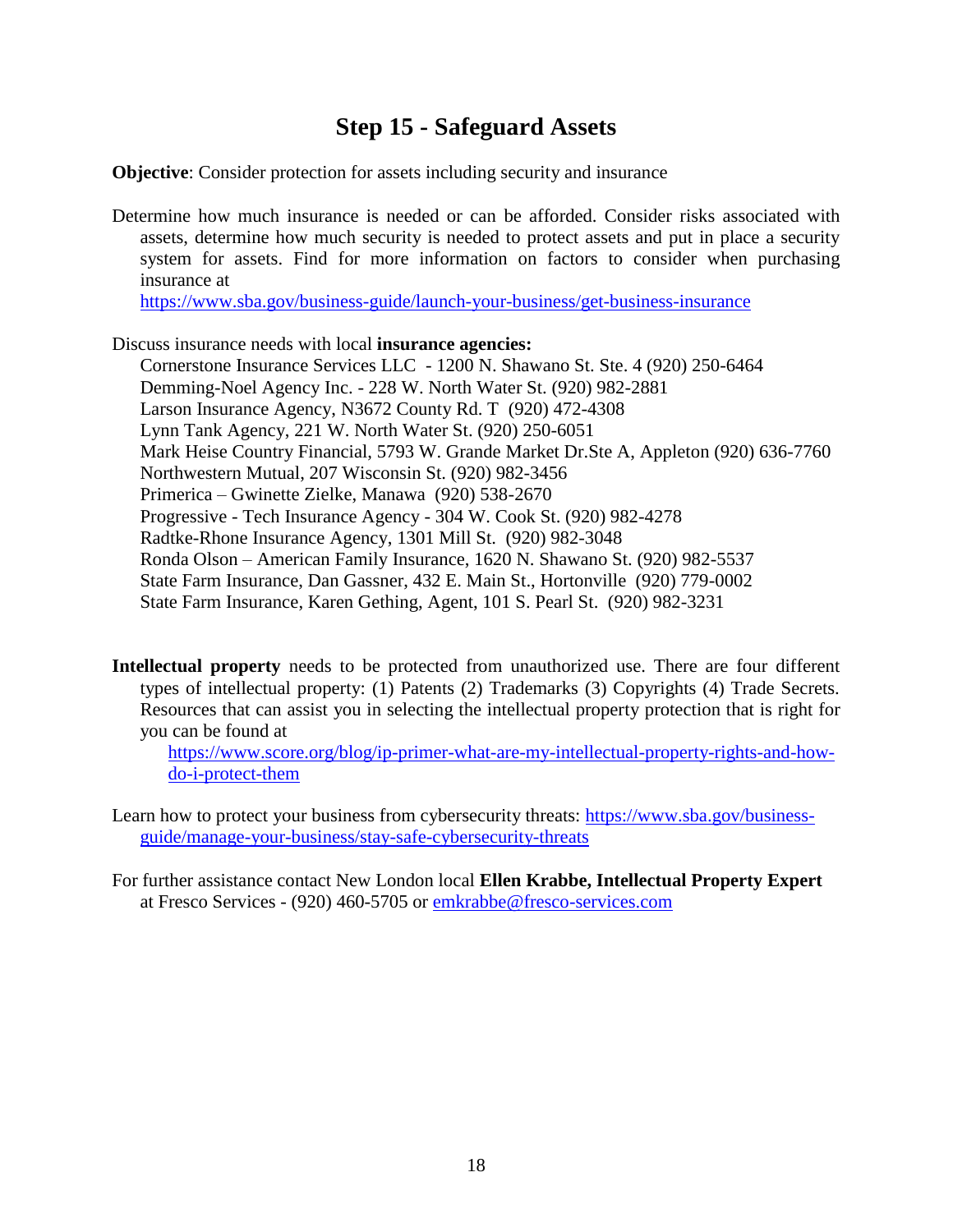## **Step 16 - Manufacture Product or Provide Service**

**Objective**: Manufacture product or provide service

- The **Wisconsin Manufacturing Extension Partnership** provides a variety of resources for manufacturers to help improve quality and overall operations [www.wmep.org](http://www.wmep.org/)
- Contact the **Northeast Wisconsin Manufacturing Alliance** to learn more about membership and the many resources they have to offer.<http://newmfgalliance.org/>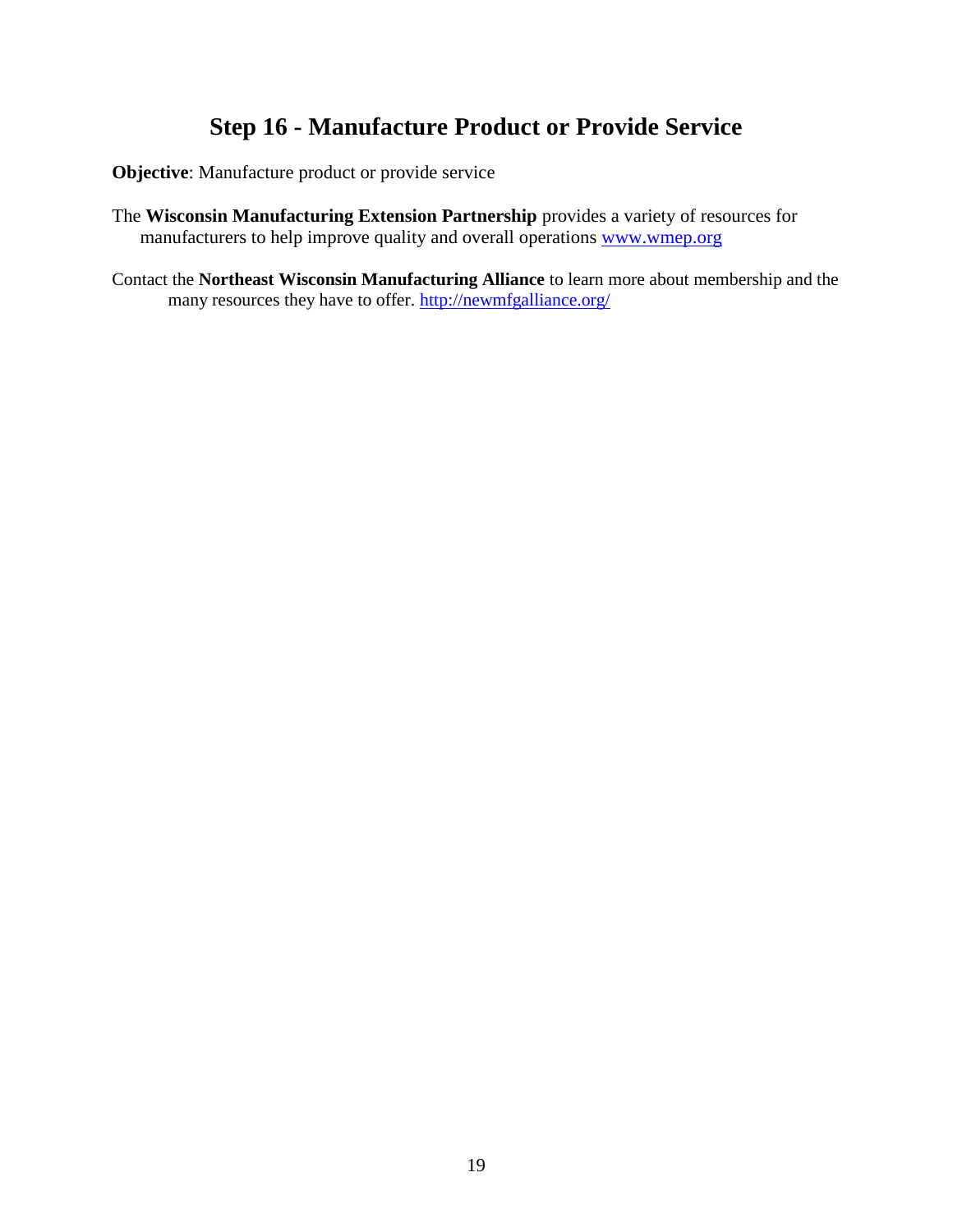## **Step 17 – Advertise / Market Product**

**Objective**: Identify the best methods to advertise your product

Consider discussing your marketing strategy with a consultant or advertising agency: **Bos' Optimal Solutions** (920) 710-2100 <https://bosoptimalsolution.com/> **My Marketing Director** (920) 639-5001<https://www.billzeinert.com/> **Social Indoor – Northeast WI** (920) 735-0197<https://socialindoor.com/>

The **Small Business Administration** offers more information on creating a marketing plan at <https://www.sba.gov/business-guide/manage-your-business/marketing-sales>

See marketing and sales ideas from **SCORE** at <https://core.score.org/marketing>

#### Consider **Internet advertising**

#### -Set up **web site**

Determine the information that should be on your website Hire web designer to set up your site Update and maintain your website regularly

#### -Create **Facebook** business page

Determine if Facebook would be beneficial Learn how to set it up Update page as needed

#### Consider **newspaper** ads

| <b>New London Press Star / Buyers' Guide 301 S. Pearl St.</b> | (920) 982-2511   |
|---------------------------------------------------------------|------------------|
| <b>The Post Crescent</b> 306 W. Washington St., Appleton      | $(920)$ 993-1000 |

#### Consider **printed advertisements / flyers**

#### Consider **radio station** ads:

- 101.1 FM WIXX: (920) 435-3771
- 92.3 FM WJMQ: (715) 524-2194
- 93.5 FM DUKE: (920) 733-4990
- 95.9 FM WKSZ: (920) 431-0959
- 96.9 FM WWWX: (920) 429-3239
- 103.1 FM WOGB: (920) 468-4100
- 103.9 FM WVBO: (920) 426-3239
- 105.7 FM WAPL: (920) 733-6639
- 107.5 FM WDUZ: (920) 468-4100
- 800 AM / 92.7 FM WDUX: (715) 258-5528
- 960 AM WTCH: (715) 524-2194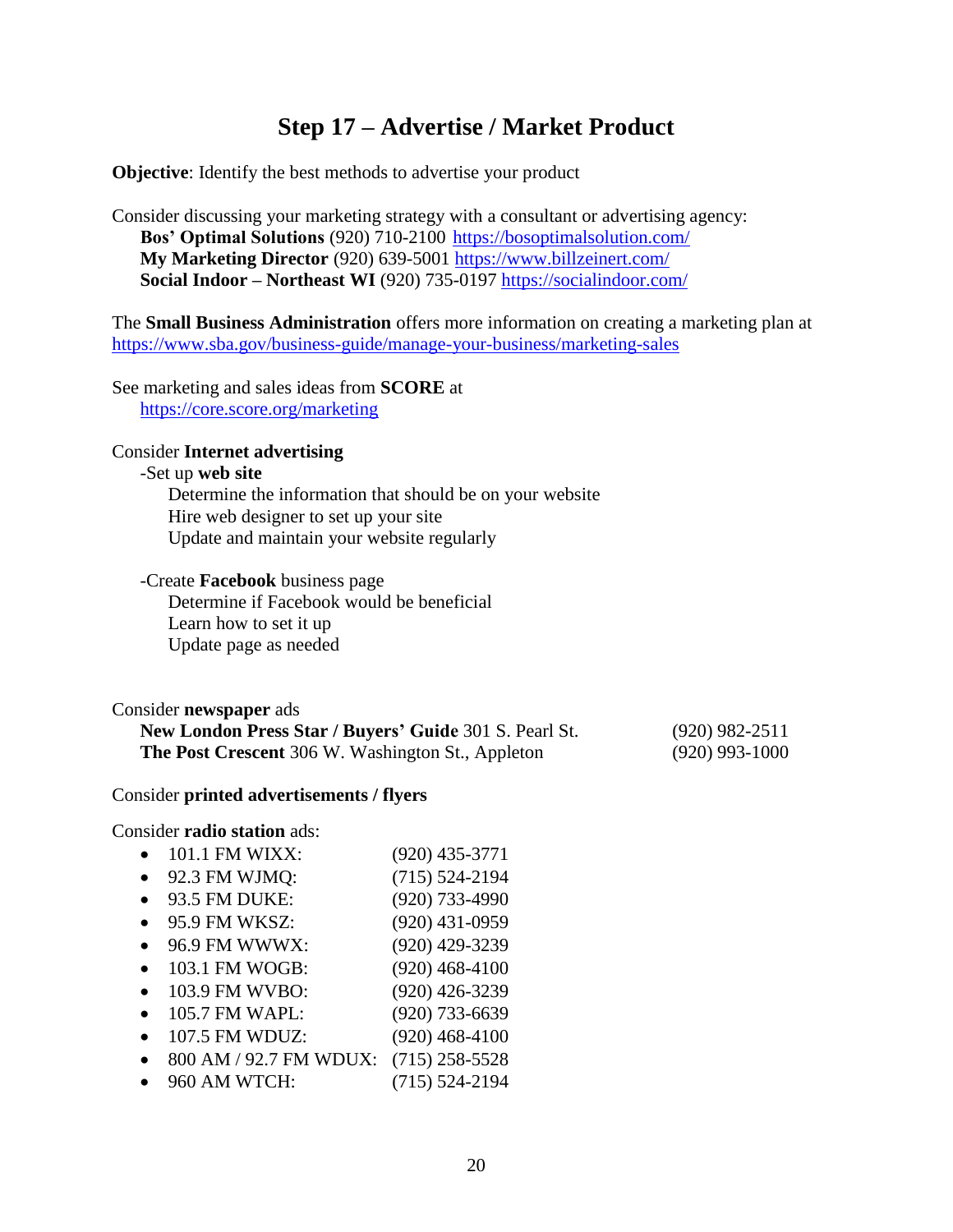## **Step 18 - Ship Products to Customers**

**Objective**: Determine if your business will ship products to customers

Consider the benefits, necessary resources, and costs associated with shipping products

Contact New London's City Administrator to discuss for information on the CN railroad Haul using railroad

Consider alternatives for transporting products

Hire trucking company to haul products

Ship via mail or UPS

Mail and Shipping Services FedEx (800) 463-3339 [www.fedex.com/us/](http://www.fedex.com/us/) M&G Logistics Inc (920) 596-2596 Uline Shipping Supplies (800) 295-5510 [www.uline.com](http://www.uline.com/) The UPS Store (920) 954-6753 [www.theupsstore.com](http://www.theupsstore.com/) UPS (920) 766-3356 [www.ups.com](http://www.ups.com/)

Office Outfitters (715) 258-3989 [www.office-outfitters.com](http://www.office-outfitters.com/)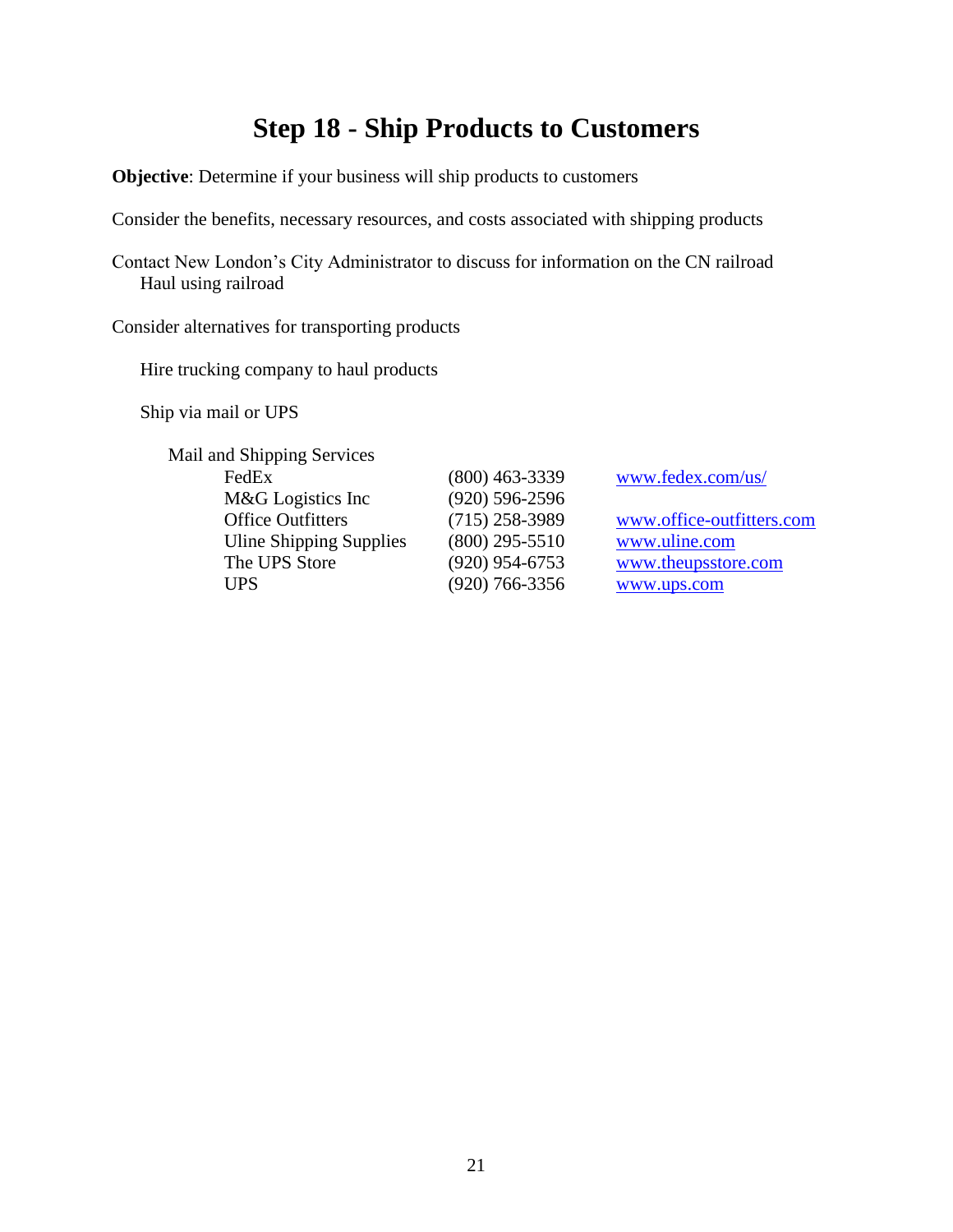## **Step 19 – Set Up Accounting and Taxes**

**Objective**: Consider which accounting system works best for your business and determine the taxes you are required to pay. Set up systems to keep track of both.

Accounting options:

Hire an accountant / accounting firm

**John Helgeson, CPA** 105 E. Waupaca St., (920) 982-6240 **Karen's Tax Service, Karen Harp** EA 307 Smith St Suite B (920) 982-3407

Purchase accounting software

-QuickBooks

<http://quickbooks.intuit.com/>

-To find QuickBooks experts to train you in using QuickBooks Step One: Go to website Step Two: Go to Training and Learning Step Three: Go to find a QuickBooks expert Step Four: Enter zip code and distance radius

Obtain training on how to complete your own accounting and taxes -Review courses available from FVTC and other area colleges

#### Pay taxes

**Federal** taxes - the [Internal Revenue Service](https://www.irs.gov/) government web site for businesses provides extensive tax information and online tools and resources

**State of Wisconsin** taxes - The [Wisconsin Department of Revenue](https://www.revenue.wi.gov/Pages/home.aspx) site provides extensive information to help your business comply with state tax laws. It covers in depth information on all state taxes for each type of business structure, provides step by step guidance on filling out forms, offers electronic filing and provides a very helpful frequently asked questions area. Business Tax Registration, Seller's Permit, Use Tax Permit, Use Tax Certificate, Tax ID (WEIN), Sales and Use Tax Certificate, Machinery and Equipment Property Tax, Exemption, Corporation Income or Franchise Tax, or the Business Income Tax is available from the **Department of Revenue** (DOR)

[www.revenue.wi.gov](http://www.revenue.wi.gov/) (608) 266-2776

The state of Wisconsin offers a variety of tax credits for businesses at all stages of growth. The **Department of Commerce** manages the majority of these although other state departments may have some. Click on the following link for more information on the types of businesses eligible for these tax credits

Business Development Tax Credits - [https://wedc.org/programs-and-resources/business](https://wedc.org/programs-and-resources/business-development-tax-credits/)[development-tax-credits/](https://wedc.org/programs-and-resources/business-development-tax-credits/)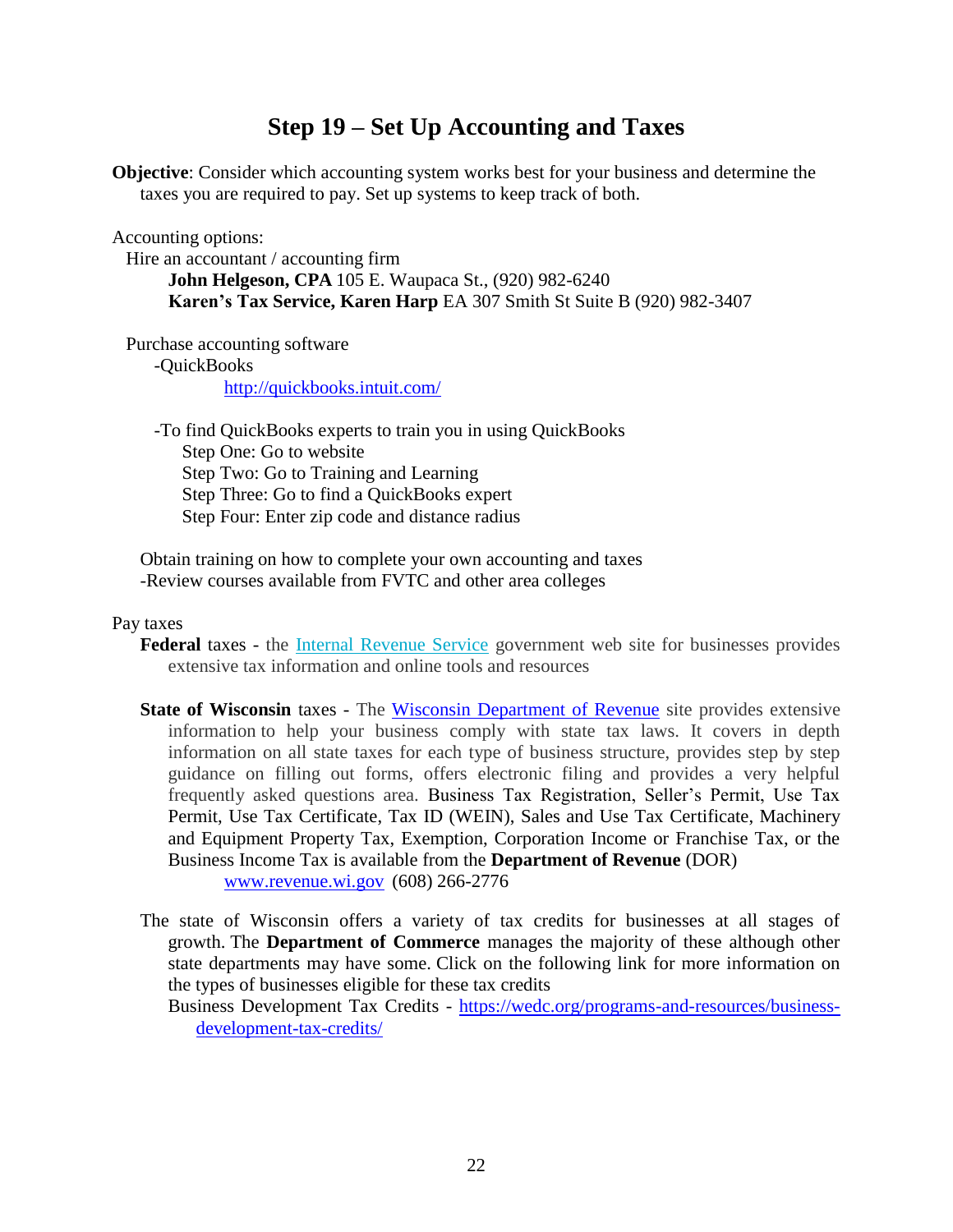The **Small Business Administration** has helpful information on factors to consider when paying taxes. This information can be found at <https://www.sba.gov/business-guide/manage-your-business/pay-taxes>

Contact **Ledger Lady – Christie Baldwin** for additional help with QuickBooks and business accounting at (920) 538-0675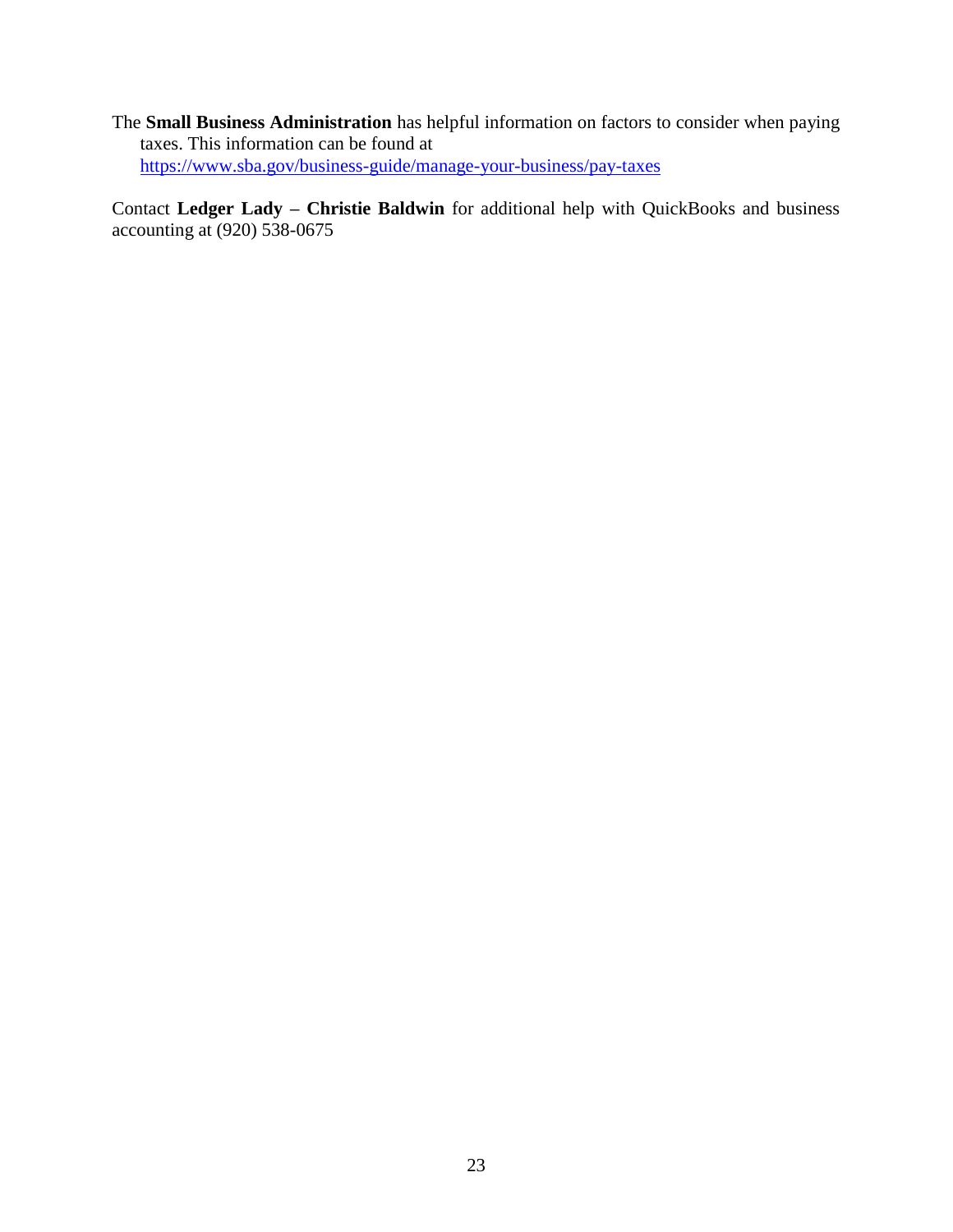## **Contact Information**

## **Local Resources**

| <b>City of New London Economic Development Committee</b><br>www.newlondonwi.org/business/economic_development.php |                                                  |  |  |  |
|-------------------------------------------------------------------------------------------------------------------|--------------------------------------------------|--|--|--|
| <b>Fox Cities Regional Partnership</b>                                                                            | www.foxcitiesregion.com<br>$(920)$ 831-4905      |  |  |  |
| <b>Greater Outagamie County Economic Development Corp.</b>                                                        | $(920)$ 832-5255                                 |  |  |  |
| <b>New London Area Chamber of Commerce</b><br>April Kopitzke, Executive Director                                  | www.newlondonchamber.com<br>$(920)$ 982-5822     |  |  |  |
| <b>New London Building Inspector</b><br>Randy Backhaus bldginsp@newlondonwi.org                                   | $(920)$ 250-5612                                 |  |  |  |
| <b>New London City Administrator</b><br>Chad Hoerth<br>choerth@newlondonwi.org                                    | (920) 982-8500 Ext. 113                          |  |  |  |
| <b>New London City Clerk</b><br>215 N. Shawano St.<br>Office Hours - Weekdays 8 a.m. to 4:30 p.m.                 | $(920)$ 982-8500                                 |  |  |  |
| <b>New London Utilities - 400 E. North Water St.</b><br>Office Hours - Weekdays 8 a.m. - 4:30 p.m.                | $(920)$ 982-8516                                 |  |  |  |
| <b>WCEDC - Waupaca County Economic Development Corporation</b>                                                    | www.wcedc.org<br>$(920)$ 982-1582                |  |  |  |
| <b>Regional Resources</b>                                                                                         |                                                  |  |  |  |
| <b>Fox Valley Technical College Venture Center</b><br>Amy Pietsch - pietsch@fvtc.edu                              | https://www.fvtc.edu/<br>$(920)$ 735-2594        |  |  |  |
| <b>Fox Valley Workforce Development Board</b><br>1401 McMahon Dr., Neenah<br>bmiller@fvwdb.com                    | www.foxvalleywork.org<br>(920) 720-5600 Ext. 307 |  |  |  |
| <b>New North</b><br>600 N Adams St. Green Bay                                                                     | www.thenewnorth.com<br>$(920)$ 336-3860          |  |  |  |
| <b>Northeast Wisconsin Manufacturing Alliance</b>                                                                 | www.newmfgalliance.org                           |  |  |  |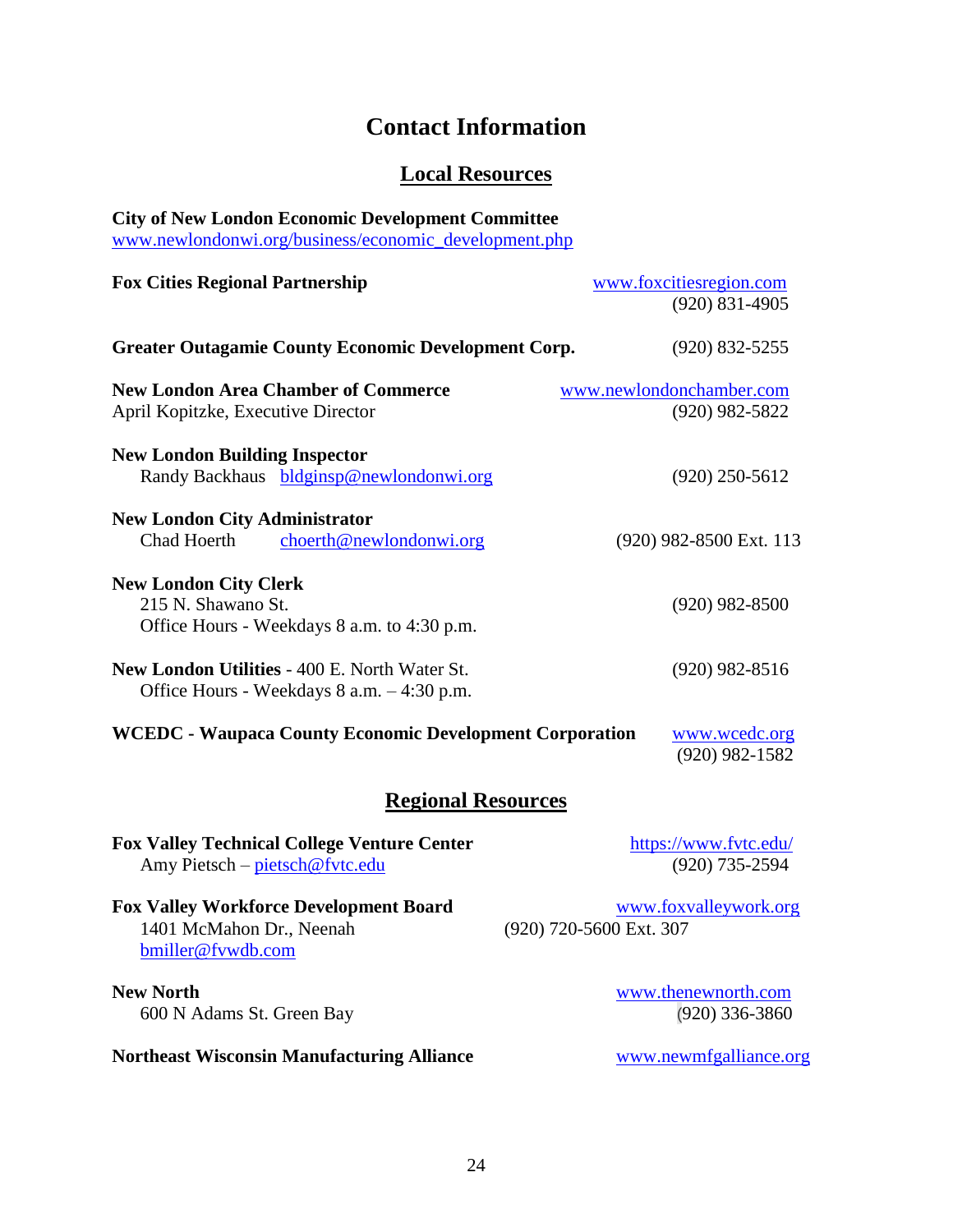25

**Statewide Resources**

#### **Northeast Wisconsin Regional Economic Partnership Mary Kohrell, President** (920) 849-1680 206 Court St. Chilton, WI 543014

[Mary.kohrell@calumetcounty.org](mailto:Mary.kohrell@calumetcounty.org)

## **Northeast Wisconsin Educational Resource Alliance [www.neweraonline.org](http://www.neweraonline.org/)**

## **East Central Wisconsin Regional Planning Commission** [www.ecwrpc.org](http://www.ecwrpc.org/)

400 Ahnaip St Suite 100 (920) 751-4770 Menasha, WI 54952

### **UW-Oshkosh Small Business Development Center**

Sage Hall Room 1614 835 High Ave. Oshkosh, WI 54901 (920) 424-1456 <https://wisconsinsbdc.org/centers/oshkosh/>

#### **UW-Stevens Point Small Business Development Center**

2100 Main Street, Rm 032 Stevens Point, WI 54481 (715) 346-2288 Melissa Meschke, [mmeschke@uwsp.edu](mailto:mmeschke@uwsp.edu) <https://wisconsinsbdc.org/centers/stevenspoint/>

532 W. College Avenue(920) 303-2266 Appleton, WI 54911

 3365 W. Brewster St. Appleton, WI 54914

Waupaca, WI 54981

**SCORE Fox Cities** [www.foxcities.score.org](http://www.foxcities.score.org/)

**University of Wisconsin Extension** <https://outagamie.extension.wisc.edu/> **Outagamie County** (920) 832-5121

 Waupaca County <https://waupaca.extension.wisc.edu/> 811 Harding St. (715) 258-6230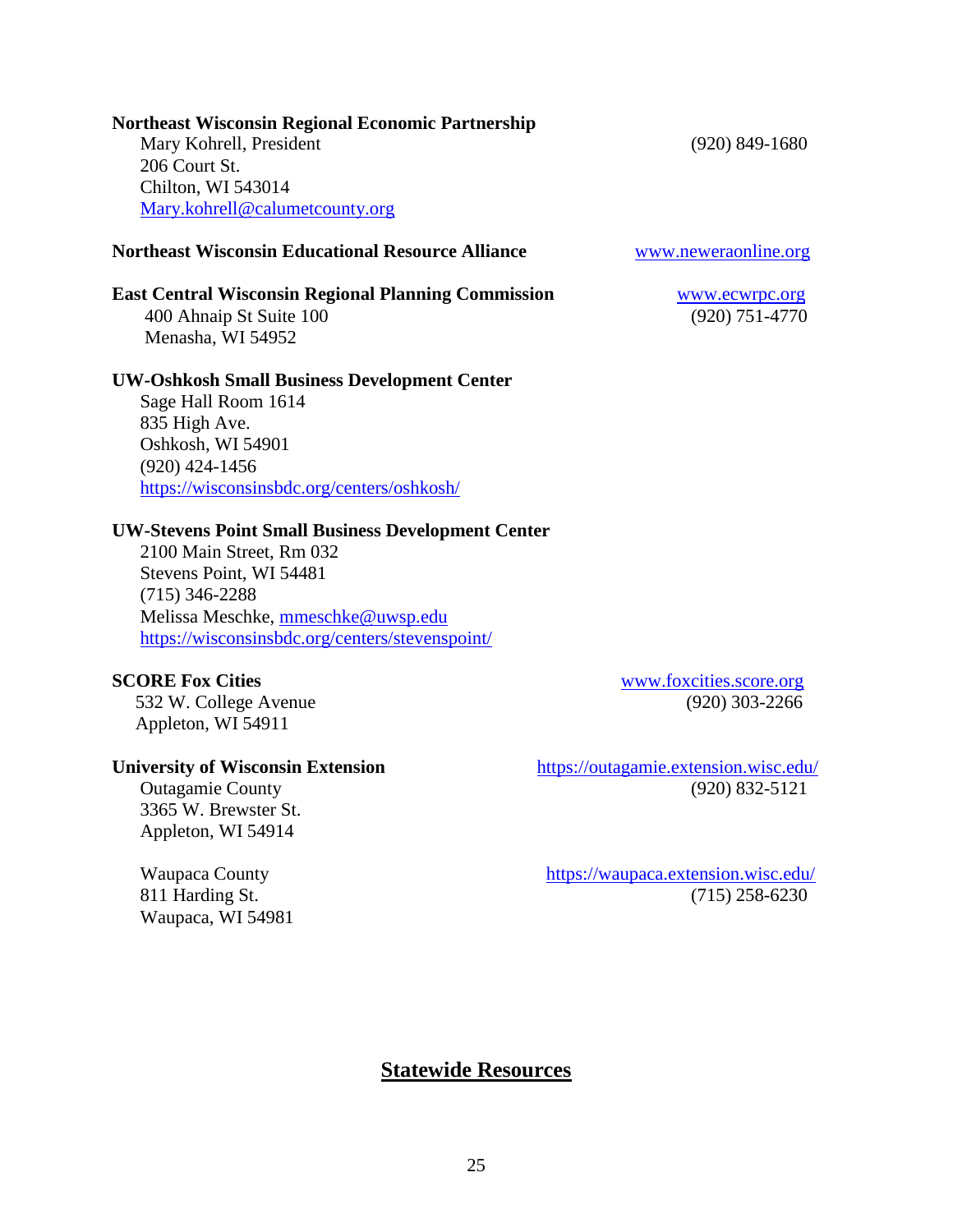| <b>Edward Jones / Cory Knepfel</b>            | http://edwardjones.com/corey-knepfel |
|-----------------------------------------------|--------------------------------------|
| 315 Burton Rd.                                | $(920)$ 982-7440                     |
| <b>Edward Jones Investments / Lund Cooley</b> | http://edwardjones.com/lund-cooley   |
| 801 W. Wolf River Ave.                        | $(920)$ 982-3920                     |
| <b>First State Bank</b>                       | www.bankfirststate.com               |
| 113 W. North Water St.                        | $(920)$ 982-3300                     |
| <b>Fox Communities Credit Union</b>           | www.foxcu.org                        |

**Banks / Financial Institutions**

1302 N. Shawano St. (920) 982-9420

# **Associated Bank** [www.associatedbank.com](http://www.associatedbank.com/)

**Community First Credit Union** [www.communityfirstcu.org](http://www.communityfirstcu.org/) 603 W. Wolf River Ave(920) 982-6048

101 Park St. (920) 982-4701

**Wisconsin Manufacturers & Commerce** [www.wmc.org](http://www.wmc.org/) 501 E. Washington Ave. 608-258-3400 Madison, WI 53703

### **Wisconsin Manufacturing Extension Partnership** Wisconsin Wanufacturing Extension Partnership

 2601 Crossroads Dr. Suite 145 608-240-1740 Madison, WI 53718

## **Wisconsin Economic Development Association** [www.weda.org](http://www.weda.org/)

**Wisconsin Economic Development Corporation [www.inwisconsin.com](http://www.inwisconsin.com/)** 

[www.dwd.wisconsin.gov](https://dwd.wisconsin.gov/)

**Wisconsin Department of Workforce Development**

**Small Business Administration [www.sba.gov](http://www.sba.gov/)**  Milwaukee Office (414) 297-3941 Madison Office (608) 441-5263

**CAP Services** [www.capservices.org](http://www.capservices.org/) CAP Services (715) 343-7140 Kitty Johnson – kjohnson @capmail.org (920) 209-1384

### **SCORE** [www.score.org](http://www.score.org/)

26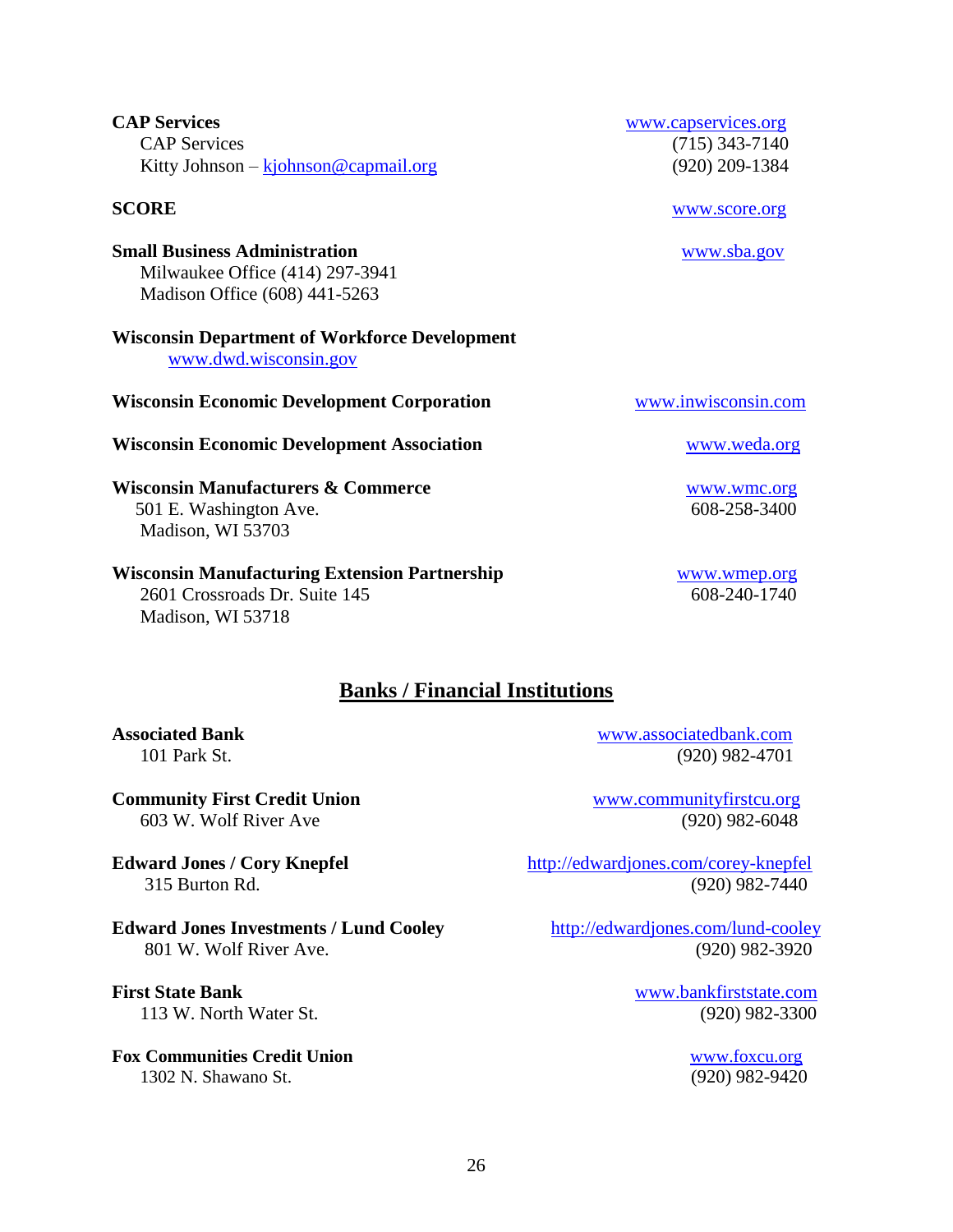**Thrivent Financial** [www.thrivent.com](http://www.thrivent.com/) 101 W. Waupaca St. (920) 982-3133

**Wolf River Community Bank** [www.wolfriverbank.com](http://www.wolfriverbank.com/) 1008 N Shawano St (920) 982-0055

#### **Security Finance** [www.security-finance.com](http://www.security-finance.com/) 306 Wolf River Plaza (920) 982-7300

#### **Title Companies**

**Evans Title Companies / First American** [www.firstam.com](http://www.firstam.com/) 208 S. Main St., Waupaca (715) 256-6000

**Stewart Title Company** [www.stewart.com/appleton](https://www.stewart.com/appleton) 1000 W. Wisconsin Ave., Ste. 7, Appleton (920) 659-2749

#### **Insurance**

**Cornerstone Insurance Services LLC** [www.advantagecornerstone.com](http://www.advantagecornerstone.com/) 1200 N. Shawano St. Ste. 4 (920) 250-6464

**Demming-Noel Agency, Inc.** The mass of the community [www.demming-noel.com](http://www.demming-noel.com/)munity www.dem. 228 W. North Water St (920) 982-2881

**Lynn Tank Agency** 221 W. North Water St. (920) 249-0020

**Mark Heise Country Financial** [www.countryfinancial.com/mark.heise](file://///SERVER/DATA/Economic%20Development/Committee/Business%20Guide/www.countryfinancial.com/mark.heise) 5793 W. Grande Market Dr. Ste. A, Appleton (920) 636-7760

**Primerica- Gwinette Zielke** [www.primerica.com](http://www.primerica.com/) E8105 Cty. Rd. N, Manawa (920) 538-2670

**Progressive – Tech Insurance Agency** 304 Cook St. (920) 982-4278

**Larson Insurance Agency** [www.insurancefoxvalley.com](http://www.insurancefoxvalley.com/) N3672 County Rd. T (920) 472-4308

**Northwestern Mutual** [www.williamkrejcarek.com](http://www.williamkrejcarek.com/) 207 Wisconsin St. (920) 982-3456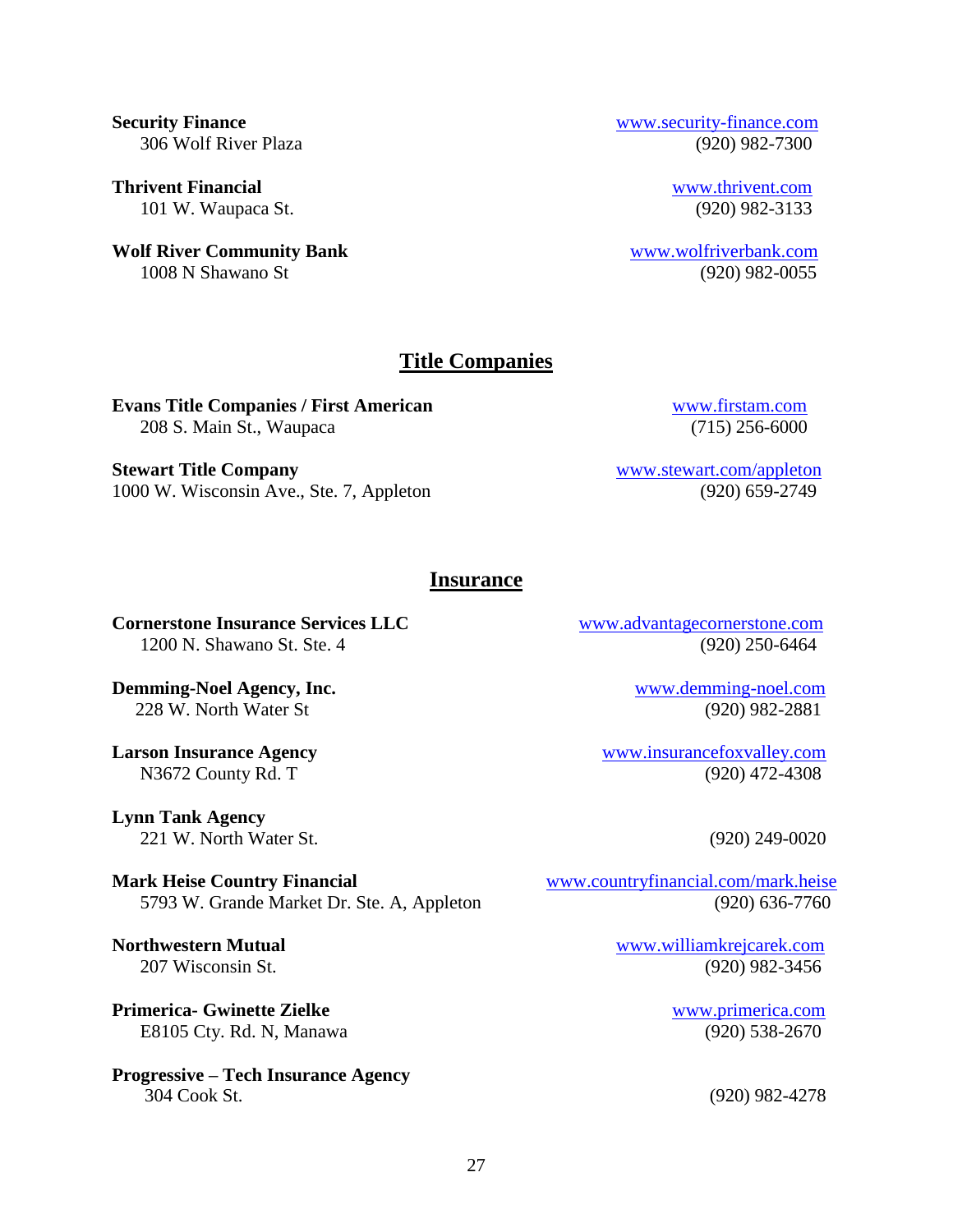| <b>Radtke-Rhone Insurance</b>                                         | www.radtkerhone.com  |
|-----------------------------------------------------------------------|----------------------|
| 1301 Mill St.                                                         | $(920)$ 982-3048     |
| Ronda Olson Agency – American Family Insurance<br>1620 N. Shawano St. | $(920)$ 982-5537     |
| <b>State Farm Insurance / Dan Gassner</b>                             | www.dangassner.com   |
| 432 E. Main St., Hortonville                                          | $(920)$ 779-0002     |
| <b>State Farm Insurance / Karen Gething</b>                           | www.karengething.net |
| 101 S. Pearl St.                                                      | (920) 982-3231       |

#### **Accountants**

| John Helgeson, CPA - 105 E. Waupaca St.                        | $(920)$ 982-6240 |
|----------------------------------------------------------------|------------------|
| <b>H&amp;R Block</b> - 1923 N. Shawano St.                     | $(920)$ 982-5900 |
| <b>Karen's Tax Service, Karen Harp EA 307 Smith St Suite B</b> | $(920)$ 982-3407 |

### **Law Firms**

**Christopher & De Leon Law** [www.Christopher-law.com](http://www.christopher-law.com/)

**Herrling Clark Law Firm** WWW.herrlingclark.com 105 E. Waupaca St. (920) 982-9652

**Toney Law Offices, S.C** [www.toneylaw.com](http://www.toneylaw.com/) 213 W. North Water St. (920) 982-6366

**Werner, Johnson & Hendrickson, S.C.** [www.wjhlawyers.com](http://www.wjhlawyers.com/) 308 St. Johns Pl.(920) 982-7200

304 W. North Water St. (414) 751-0051

**Sweeney Law Office** [www.sweeneylawoffice.com](http://www.sweeneylawoffice.com/) 111 Park St. (920) 250-5504

**Wolf River Lawyers** [www.wolfriverlawyers.com](http://www.wolfriverlawyers.com/) 213 W. North Water St. (920) 779-4140